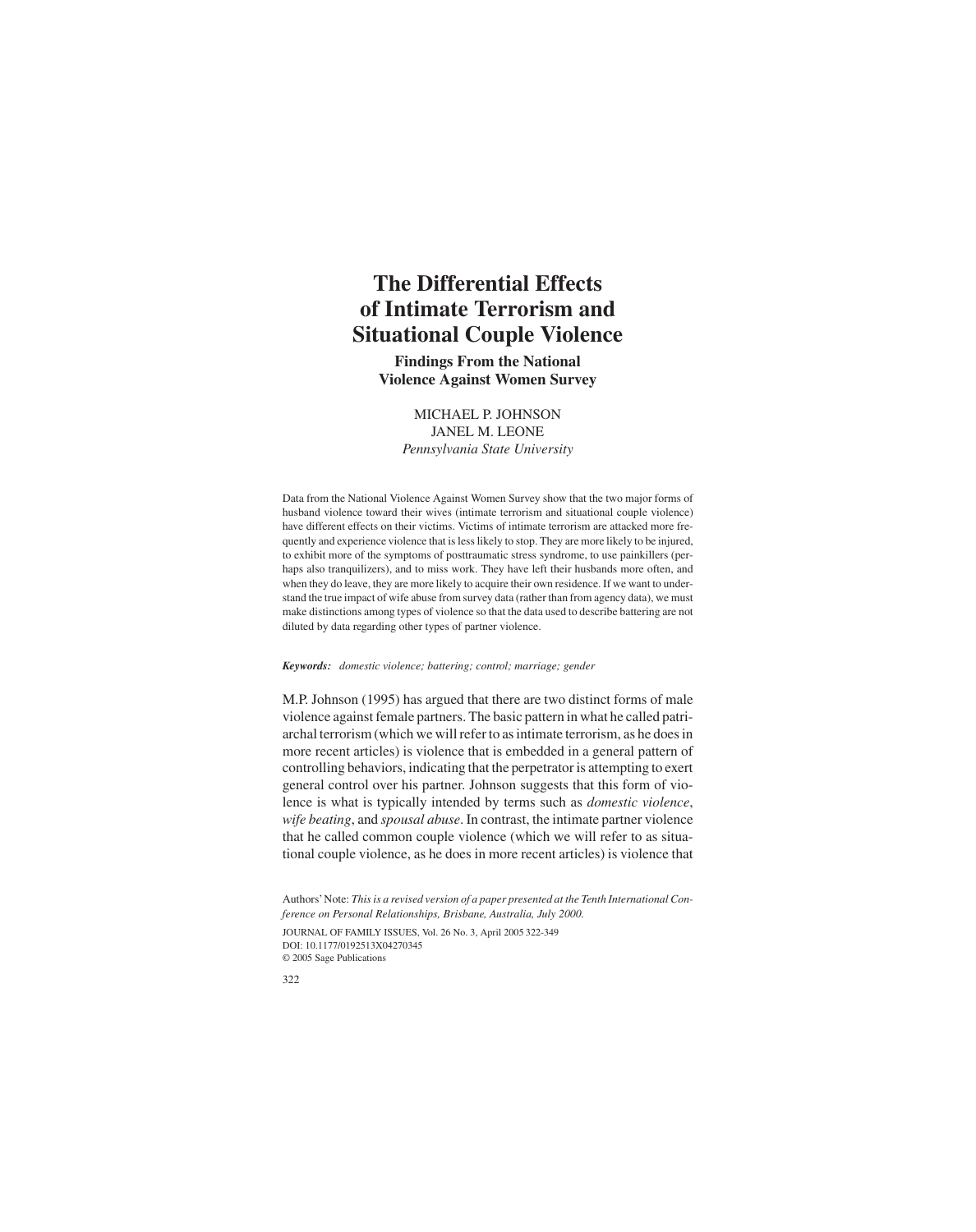is not connected to a general pattern of control. He describes this violence as involving specific arguments that escalate to violence but showing no relationship-wide evidence of an attempt to exert general control over one's partner. M. P. Johnson (1995) and Johnson and Ferraro (2000) have made the case that these distinctions are central because they have implications for the development of theories of interpersonal violence, the design of educational programs and intervention strategies, and the implementation of public policy. We believe that these distinctions between different forms of partner violence are also important for understanding the effects of violence on its victims.

# **M. P. JOHNSON'S CONTROL TYPOLOGY OF INTIMATE PARTNER VIOLENCE**

The theoretical foundations of Johnson's control typology are grounded in the ostensibly mutually contradictory analyses of feminist theory and family violence theory. Feminist theory (Dobash & Dobash, 1979; Stark & Flitcraft, 1996; Stets, 1988; Yllo & Bograd, 1988) conceptualizes intimate partner violence as a matter of control, rooted in patriarchal traditions of male dominance in heterosexual relationships, especially marriage. Family violence theory sees intimate partner violence as a matter of conflict, rooted in the everyday stresses of family life that produce conflicts that may or may not escalate to violence (Straus, Gelles, & Steinmetz, 1980; Straus & Smith, 1990). Johnson asserts that although these theories have generally been framed as alternative understandings of the same phenomenon, they are better understood as explanations of two essentially different forms of intimate partner violence: one rooted in an attempt to exert general control over the relationship (intimate terrorism) and the other arising out of particular conflicts (situational couple violence).

*Intimate terrorism* is defined by the attempt to dominate one's partner and to exert general control over the relationship, domination that is manifested in the use of a wide range of power and control tactics, including violence. Although many authors working in the feminist tradition have described this general pattern of controlling behavior (Campbell, Rose, Kub, & Nedd, 1998; Dobash & Dobash, 1979; Ferraro, 1997; M. P. Johnson, 1995; Kirkwood, 1993; Lloyd & Emery, 2000; Stark & Flitcraft, 1996; Yllo & Bograd, 1988), the best known description is probably that embodied in Pence and Paymar's (1993, p. 185) Power and Control Wheel, which includes the following nonviolent control tactics: emotional abuse, isolation, using children, using male privilege, economic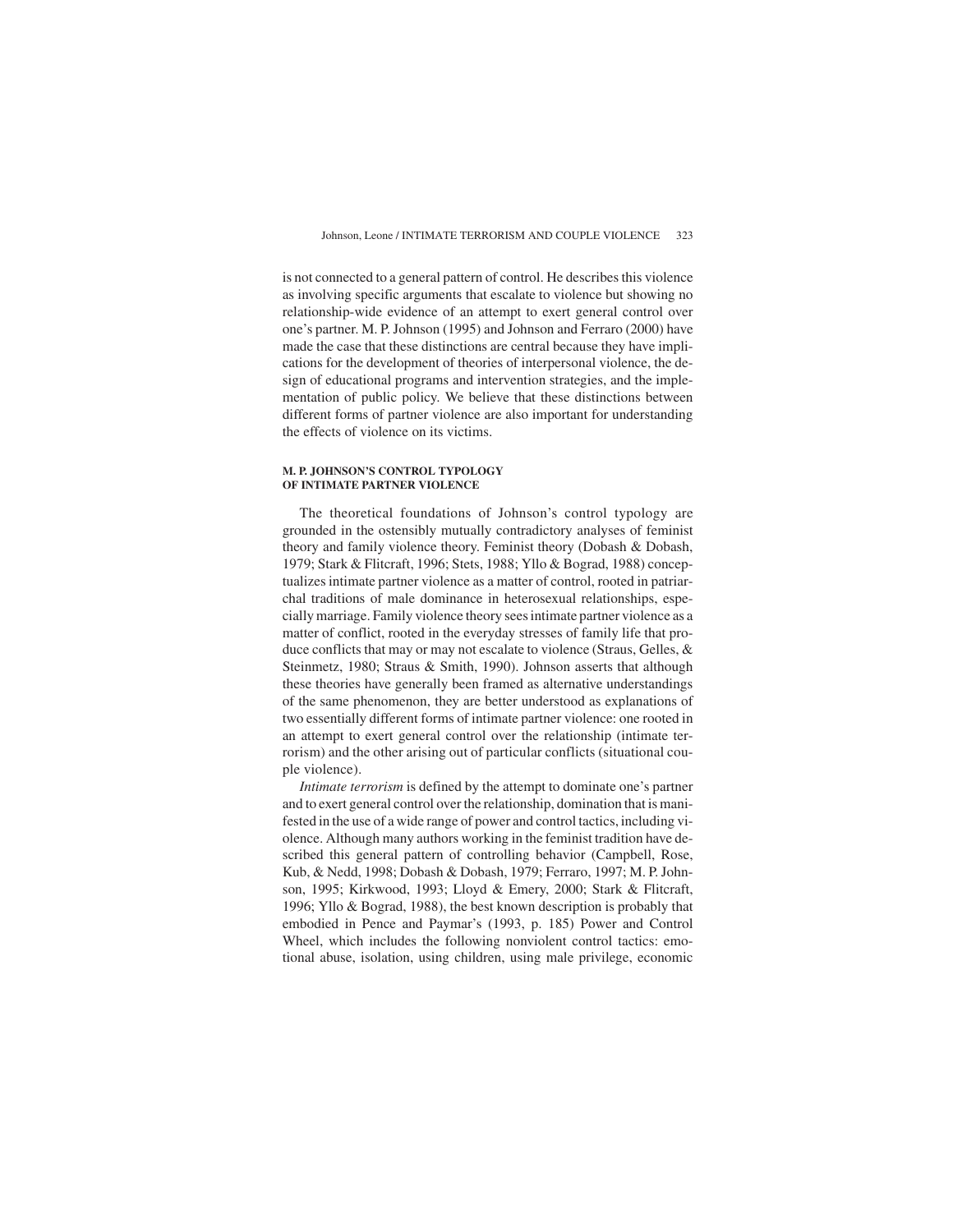abuse, threats, intimidation, and blaming. The core idea of these theories of coercive control is that even the nonviolent control tactics take on a violent meaning that they would not have in the absence of their connection with violence. Imagine, for example, the different meaning and emotional impact of an intimidating look from a nonviolent partner and a similar gesture from a partner who has already demonstrated his willingness to be violent. As the victims of intimate terrorism often report, "all he had to do was look at me that way and I would do whatever he wanted" (Dobash & Dobash, 1979).

*Situational couple violence* is defined as intimate partner violence that is not embedded in such a general pattern of controlling behaviors. Its particular causes may vary from couple to couple and across different incidents of violence experienced by the same couple, but there is no relationship-wide pattern of controlling behaviors. This form of intimate partner violence is not rooted in a general pattern of control but occurs when specific conflict situations escalate to violence. It is probably best understood through the conceptual framework of family conflict theory (Bradbury, Rogge, & Lawrence, 2001; Gelles & Straus, 1988; Steinmetz, 1986; Straus & Gelles, 1990; Straus et al., 1980), in which it assumed that conflict is endemic to family life; that in the American cultural context, some kinds of family violence are considered acceptable under some conditions; and that, therefore, family conflicts will sometimes lead to violence. Johnson argued that this understanding of family violence does indeed describe most of the intimate partner violence that is uncovered in general surveys.

The violent acts involved in both situational couple violence and intimate terrorism can range from relatively innocuous behavior, such as pushing and shoving, to life-threatening attacks or homicide, and both types of violent relationships can involve anything from infrequent, isolated incidents to regular assaults. In the case of frequent situational couple violence, for example, the relationship may involve areas of conflict that continue to be unresolved and one or more partners who regularly choose to resort to violence in the context of those conflicts. In the case of infrequent intimate terrorism, one assault may be enough to establish a level of fear that allows the intimate terrorist to exert control almost exclusively by means of nonviolent tactics. Thus, the two types of violence are not defined by the nature or frequency of violent acts but solely in terms of the relationship-level control context in which they are embedded. Intimate terrorism is violence that is embedded in a general pattern of control; situational couple violence is not.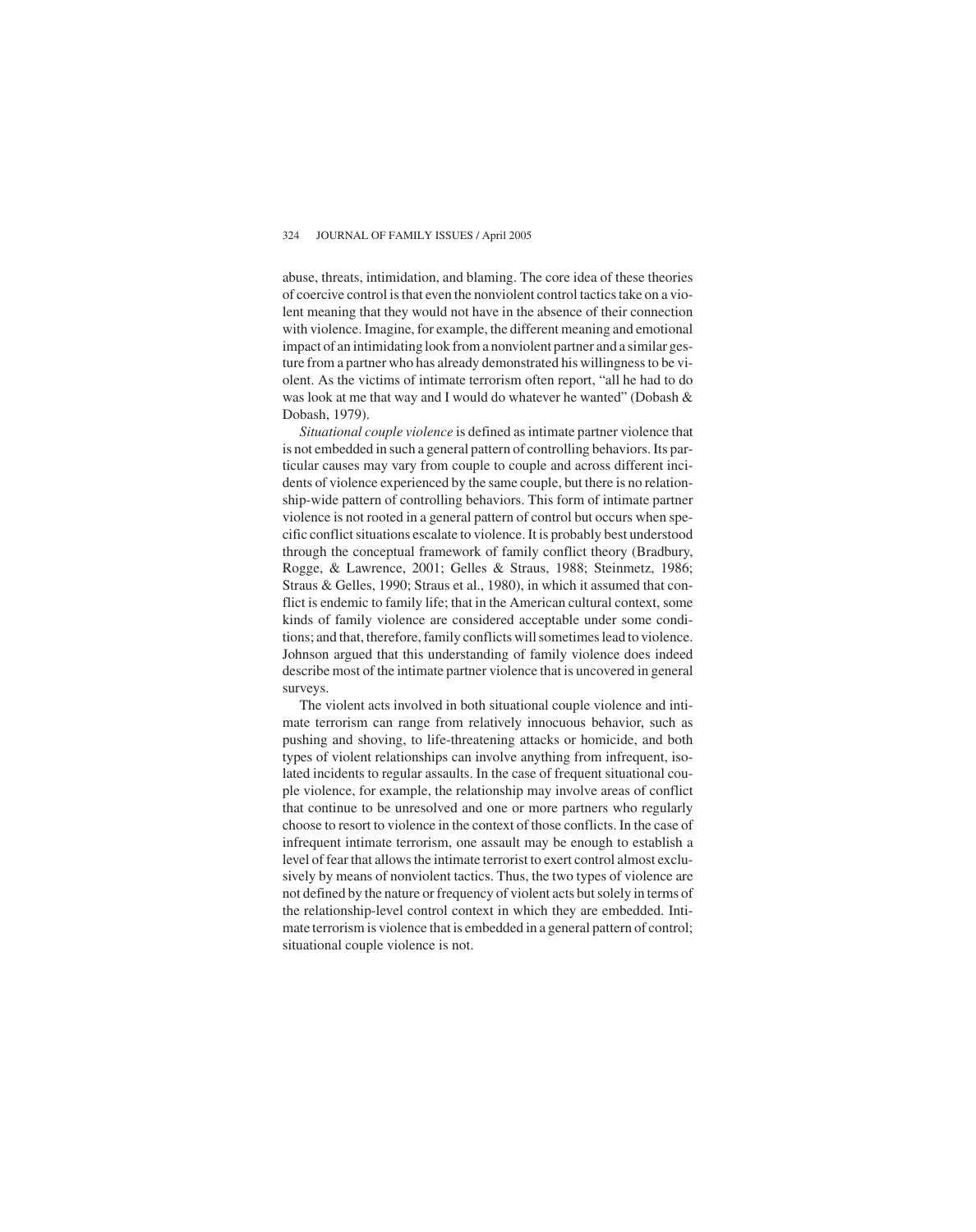Why create a typology rather than using control as a continuous variable? The core theoretical idea that informs M. P. Johnson's typology is that intimate terrorism is driven by an attempt to exert general control over one's partner, whereas situational couple violence is a much less coherent phenomenon. Although there may be considerable variability in the level of control exhibited in intimate partner relationships, among violent couples, there is a qualitative distinction between these two types. Johnson argues that because these types of violence have different psychological and social roots, interpersonal dynamics, and consequences for the victim, much of the empirical domestic violence literature is virtually meaningless. Without operationalization of the distinctions, the observed statistical relationships (whether strong, weak, or nonexistent) are a function of unknown mixes of the different types of violence. For example, studies that do not make these distinctions have generally found that there is more violence in cohabiting relationships than in marriages, a finding that has puzzled theorists who see the "marriage license as a hitting license" (Stets & Straus, 1989). Johnson's typological approach suggests that the patriarchal traditions of marriage should affect primarily intimate terrorism, in which control is a major factor, whereas the inevitable conflicts of family life that are the source of situational couple violence are as likely to be a feature of cohabitation as they are of marriage. In fact, when Macmillan and Gartner (1999) recently distinguished between situational couple violence and intimate terrorism in their analysis of the Canadian Violence Against Women Survey, they found that intimate terrorism was indeed more prevalent among married couples. It was only situational couple violence that was more likely in cohabiting relationships (Table 3, p. 954). In a similar example of the clarity to be gained by distinguishing between types of violence, Johnson has shown that the longstanding debate regarding the gender symmetry of domestic violence can be resolved by making his distinctions. Reanalyzing data from Frieze's Pittsburgh study (Frieze & Browne, 1989), he has shown that situational couple violence in heterosexual relationships is roughly gender symmetric, whereas intimate terrorism is perpetrated almost entirely by men (M. P. Johnson, 2001). Both of these examples relate to the causes of intimate terrorism and situational couple violence and lend support to the theoretical argument that intimate terrorism has its primary roots in male domination of women, as feminist theorists have long contended. Our goal in this article, however, is to investigate the other end of this theory of intimate partner violence by asking whether the different types of violence have different effects on the victims.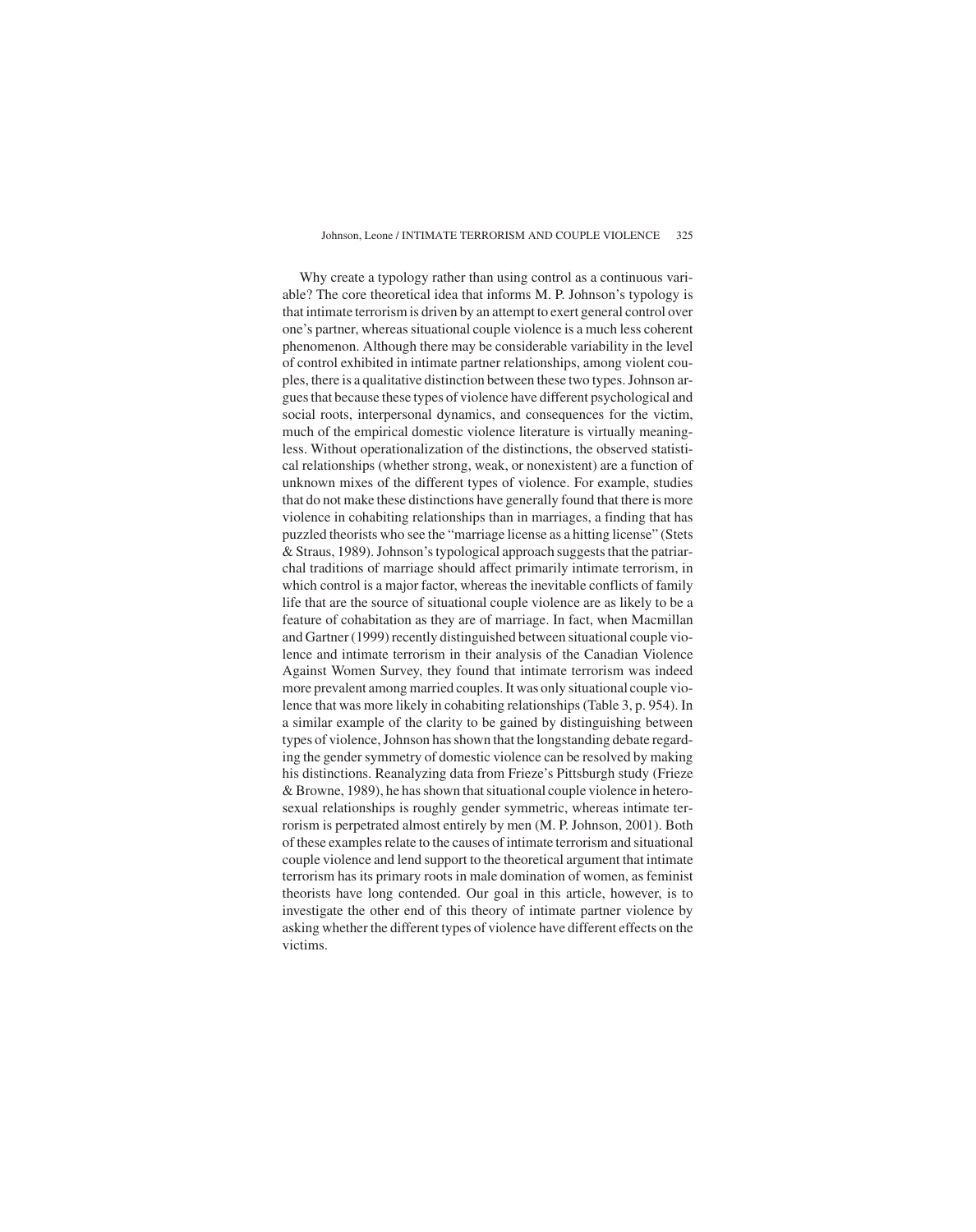# **THE EFFECTS OF INTIMATE PARTNER VIOLENCE**

Researchers have found that domestic violence has many negative consequences for its victims. In addition to the injuries that are the immediate consequence of violence, there are other physical and psychological health risks (Giles-Sims, 1998; Holtzworth-Munroe, Smutzler, & Sandin, 1997). The psychological effects include posttraumatic stress disorder, depression, and lowered self-esteem (Kirkwood, 1993). The economic effect of domestic violence is another area of focus. Browne, Salomon, and Bassuk (1999) report that women who experienced violence from male partners during a 12-month period "had about one third the odds of working at least 30 hours per week for 6 months or more during the following year as did women who had not experienced such aggression" (p. 417). Other examinations of the effects of battering on women's employment have reported that abusive men deliberately undermine women's employment by depriving them of transportation, harassing them at work, turning off alarm clocks, beating them before job interviews, and disappearing when they promised to provide child care (Brandwein, 1998; Lloyd, 1997).

Unfortunately, the research that has demonstrated these negative effects has not distinguished among types of domestic violence. The general hypothesis of this study is that the negative effects of domestic violence are more severe for intimate terrorism than they are for situational couple violence. This is not to say that situational couple violence has no negative effects on its victims, only that they are on average less severe than the effects of intimate terrorism.

The data that we use allow us to test this general hypothesis in five areas. First, we expect the pattern of the violence itself to differ, the violence of intimate terrorism being (on average) more frequent and more severe. We remind the reader that the two types of violence are not defined in terms of frequency or severity of violent acts but rather in terms of control context. We hypothesize that the intention to exert general control makes intimate terrorism more likely than situational couple violence to involve severe or frequent violence. This is a matter of theory, not definition. Some intimate terrorists may gain control without resorting to a high level of violence. Similarly, situational couple violence, although more likely than intimate terrorism to involve only isolated low-level violence, can in some cases be frequent or deadly. Second, we expect that immediate injuries and other negative medical outcomes will be more likely for intimate terrorism than they are in the case of situational couple violence. The greater likelihood of immediate injuries would follow from the correla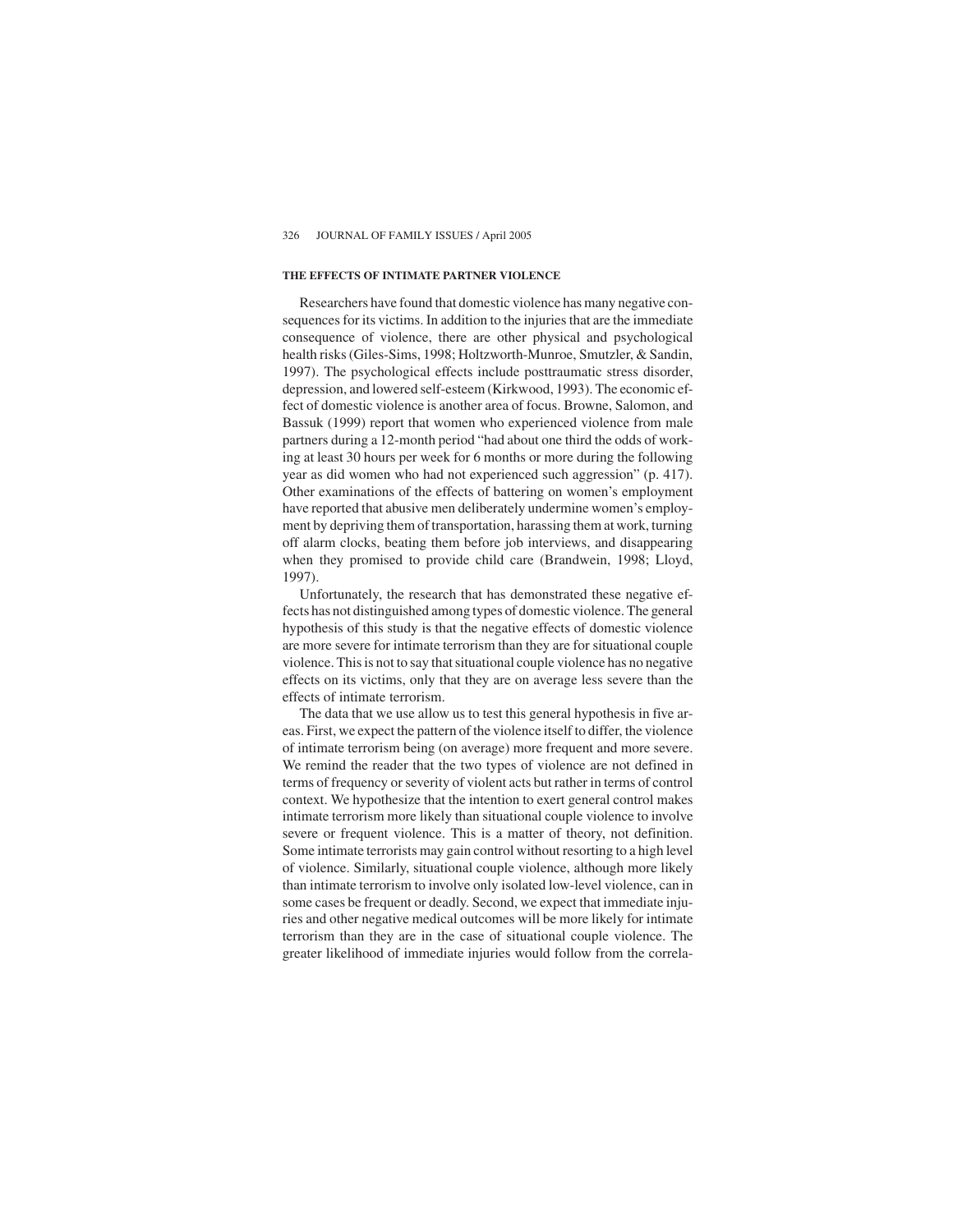tion of intimate terrorism with frequency and severity of violence. There are, however, also likely to be physical health consequences that are caused by the long-term stress of being trapped in a controlling, threatening relationship. Third, the general pattern of control and the implicit threat of violence involved in intimate terrorism will be more likely to undermine the victims' psychological health than will the less systematic threat of situational couple violence. Fourth, the systematic control involved in intimate terrorism will be more likely to interfere with the daily activities of life, including employment. Finally, the generally negative effects of intimate terrorism should lead its victims to be less satisfied with the relationship, more likely to attempt to escape, and more likely to seek help.

### **METHOD**

# **SAMPLE**

The data used in the current study are from the National Violence Against Women Survey (NVAWS), a cross-sectional national randomsample telephone interview intended to examine several types of violence against women, including rape, physical assault, emotional abuse, and stalking (Tjaden & Thoennes, 1999). Data were collected from a national, random-digit sample of telephone households in the United States; 8,005 men and 8,000 women 18 years of age or older were interviewed. Because much of the published work dealing with partner violence focuses on married respondents and because other studies have shown differences in the nature of partner violence as a function of marital status, we chose to limit our analyses to the 4,967 women who were married at the time of the interview. The data we use refer to their current husbands.

Respondents in our subsample ranged in age from 18 to 97 (*M* = 44.55,  $SD = 13.89$ ). At the time of the survey,  $46\%$  of the respondents reported working full-time, 15% were employed part-time, 21% were homemakers, and 12% were retired. The other 10% were either in the military, students, or doing something else. Furthermore, 87% of the respondents reported themselves as White, 5% as African American, 2% as Asian, 5% as mixed race, and 1% as American Indian or Alaskan Native. Nine percent of the respondents had not graduated from high school, 36% had earned a high school degree, 28% had some college education, 18% had earned a college degree, and 9% had completed postgraduate work.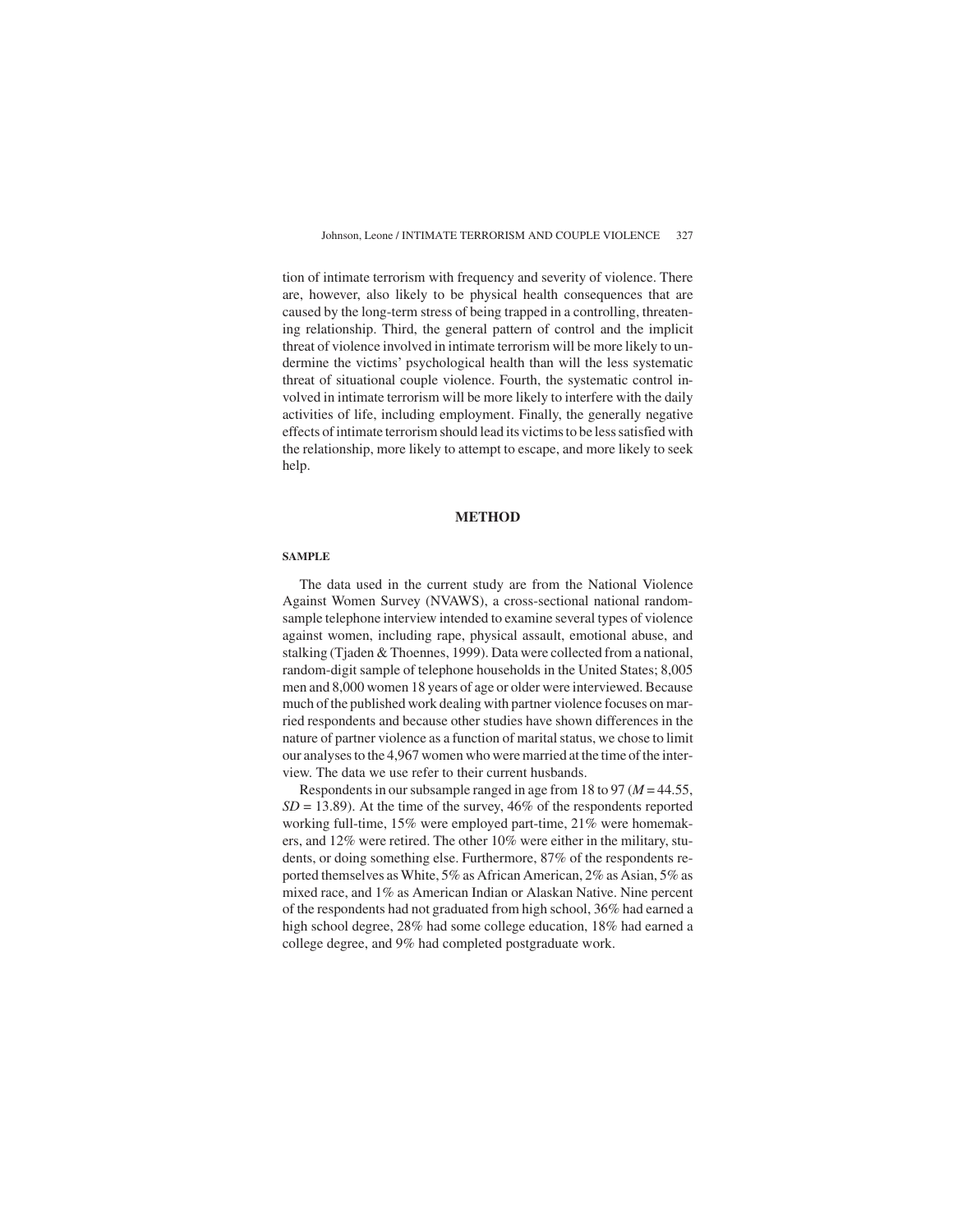## **PROCEDURE**

The NVAWS was conducted by a national research organization based in New York City. Prospective participants were first given an extensive pretest to determine eligibility. Interviews were acquired by means of a computer-assisted interviewing system. The version of the survey completed by women was administered in 1995 and 1996. Because of the sensitive content included in the survey, females interviewed female respondents, and Spanish-speaking respondents were interviewed in Spanish by bilingual interviewers.

Participation rates were calculated using the following formula: the number of completed interviews, including those that were screened out as ineligible, divided by the total number of completed interviews, refusals, and terminated interviews. Using this formula, the participation rate among women was 72%. Of the eligible women who started the interview, 97% completed the survey.

# **MEASURE**

*Physical violence*. Physical violence was operationalized as both a continuous variable and a dichotomous variable, based on responses to a 12-item, yes-no version of the physical violence items of the Conflict Tactics Scales (Straus, 1990a, 1990b). The continuous variable, the Violence Scale, is the number of the 12 violent behaviors ever perpetrated in the relationship by each respondent's husband. Cronbach's alpha is .88. The overall mean of the scale for the reported behavior of all husbands is .87  $(SD = 1.98)$ , with scores ranging from 0 to 12. The dichotomous violence variable was created such that respondents who experienced none of the 12 violent acts (*n* = 4,721) were coded *nonviolent*. Respondents who experienced one or more of the 12 violent acts (*n* = 246) were coded *violent*.

We also created a Severe Violence Scale based on the items conventionally identified as severe violence. These items were *choke or attempt to drown*, *hit you with an object*, *beat you up*, *threaten you with a gun*, *threaten you with a knife or other weapon besides a gun*, *use a gun on you*, and *use a knife or other weapon*. The Severe Violence Scale score is simply the number of those seven items for which the respondent replied yes regarding her husband's behavior. Cronbach's alpha for the scale is .78. Scores covered the full range from 0 to 7, with an overall mean among all husbands of .30.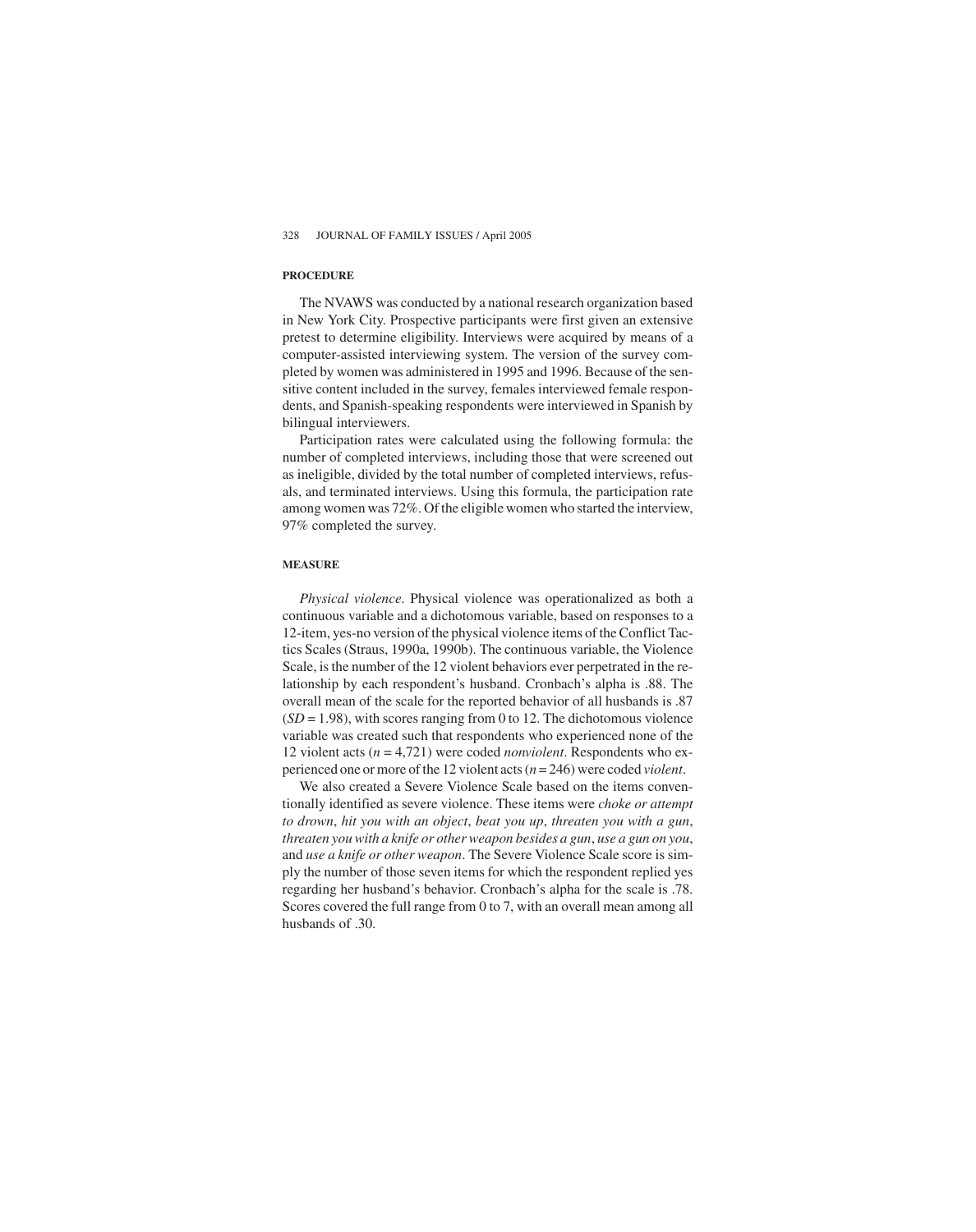*Nonviolent control*. The NVAWS included seven items assessing nonviolent control tactics used by the respondent's husband. Many of these items were adopted from the Canadian Violence Against Women Survey (H. Johnson, 1996) and closely resemble items included in the Psychological Maltreatment of Women Survey (Tolman, 1989). They include the following: Thinking about your current husband, would you say he . . . tries to limit your contact with family and friends? . . . is jealous or possessive? . . . insists on knowing who you are with at all times? . . . calls you names or puts you down in front of others? . . . makes you feel inadequate? . . . shouts or swears at you? . . . prevents you from knowing about or having access to the family income even when you ask? Response options to each of the items were *no* (0) or *yes* (1).

A principal components analysis was conducted to determine if the items represented more than one construct. The pattern of eigenvalues (2.52, 1.06, .88, .71, .66, .59, and .58) with a strong first factor suggested to us that a reasonable seven-item scale could be constructed from these items. The Control Scale score is the number of control tactics the respondent's husband was reported to have used, with a potential range of 0 to 7. The overall mean of the scale for all husbands is  $.39(SD = .94)$ , the median is 0, and actual scores cover the entire range from 0 to 7. Cronbach's alpha is .70.

To operationalize the distinction between intimate terrorism and situational couple violence, we needed to choose a cutting point to distinguish between high and low control. To avoid choosing a totally arbitrary cutting point for the distinction between high and low patterns of control, we used a cluster analysis of the seven individual items in the Control Scale to guide us. A *k*-means cluster analysis with a two-cluster solution was performed on the seven variables to identify natural clusters of controlling behavior for the violent husbands. We then chose our cutting point for the dichotomization to maximize the fit between the cluster solution and the dichotomized Control Scale. (Details are available from the authors.) Husbands using three or more of the seven control tactics were coded *high control*  $(n = 211)$ , those using two or fewer as *low control*  $(n = 4,575)$ . For researchers who may be using other measures of control, we point out that this cutting point corresponds to two standard deviations above the mean of the Control Scale for the reported behavior of all husbands in the NVAWS.

*Violence type*. *Intimate terrorism* is defined as physical violence embedded in a general pattern of control, and *situational couple violence* is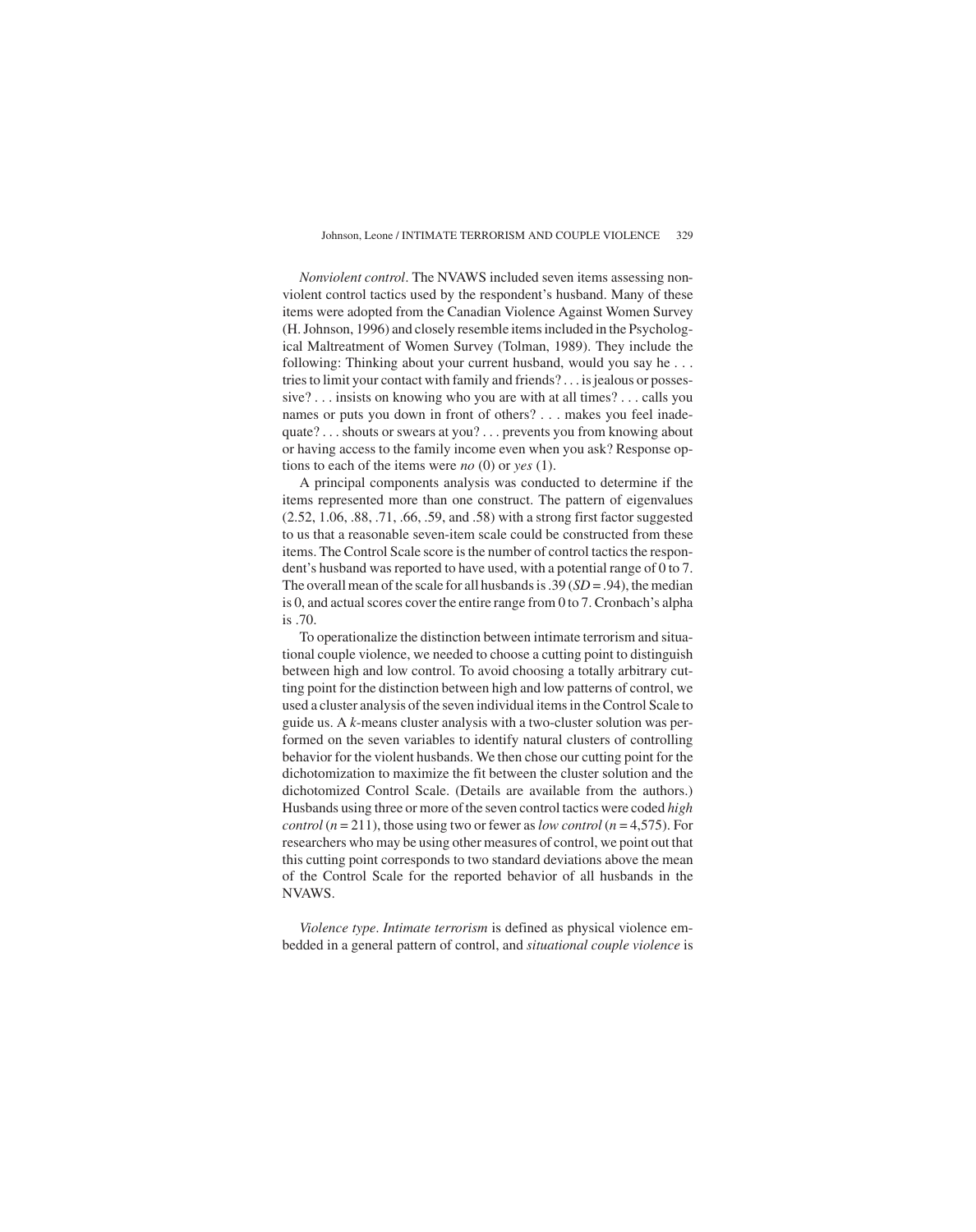physical violence that is not embedded in a general pattern of control. Using the dichotomization of the Control Scale discussed above, the behavior of violent husbands who were reported to have used three or more of the seven control tactics was coded as*intimate terrorism* (*n* = 81). If a violent husband was reported to have used two or fewer of the seven control tactics, his behavior was coded as *situational couple violence* (*n* = 149).

One issue raised for us by the outcome of this coding process was the surprisingly high representation of intimate terrorism among the violent men in this sample. M. P. Johnson (1995) has argued that there should be almost no intimate terrorism in general survey samples, and he demonstrated for one such survey that only 10% of the male violence was intimate terrorism (Johnson, 2001). Why does 35% of husbands' violence in the NVAWS consist of intimate terrorism? We believe that the answer lies in the general framing of the NVAWS interview. We agree with Straus's (1999) argument that the more an interview is framed in terms of violence or crime in the minds of the respondents (rather than as conflict, as it is framed in his National Survey of Family Violence), the less violence would be reported, but the more severe that violence would be. As Straus points out, the NVAWS is not framed for the respondent as a study of family life or even of family conflict but is presented as a study of personal safety, injury, and violence, with a decided crime overtone. We would argue (analogously to Straus) that in such a frame of mind, a respondent who experienced violence in a general context of control would be more likely to report that violence than would a respondent who experienced more isolated violence.

*Injuries sustained from violence*. Unfortunately, the only injury data collected in the NVAWS concerns injuries sustained in the most recent incident of partner violence: Were you physically injured during this [most recent] incident? Of the respondents whose husbands had been violent, 78% had not been injured in the most recent incident (*n* = 192), and 22% had been injured  $(n = 54)$ .

*Psychological well-being*. A 21-item scale adapted from the Impact of Event Scale (Weiss & Marmar, 1997) was used in the NVAWS to assess respondents' symptoms of post-traumatic stress disorder (PTSD) resulting from their husband's violence. Respondents who had experienced violence were instructed to think about the physical violence and respond to a list of difficulties people commonly face following such stressful events. Respondents were instructed to report how much each of the difficulties had bothered them in the previous 7 days. Some of the statements included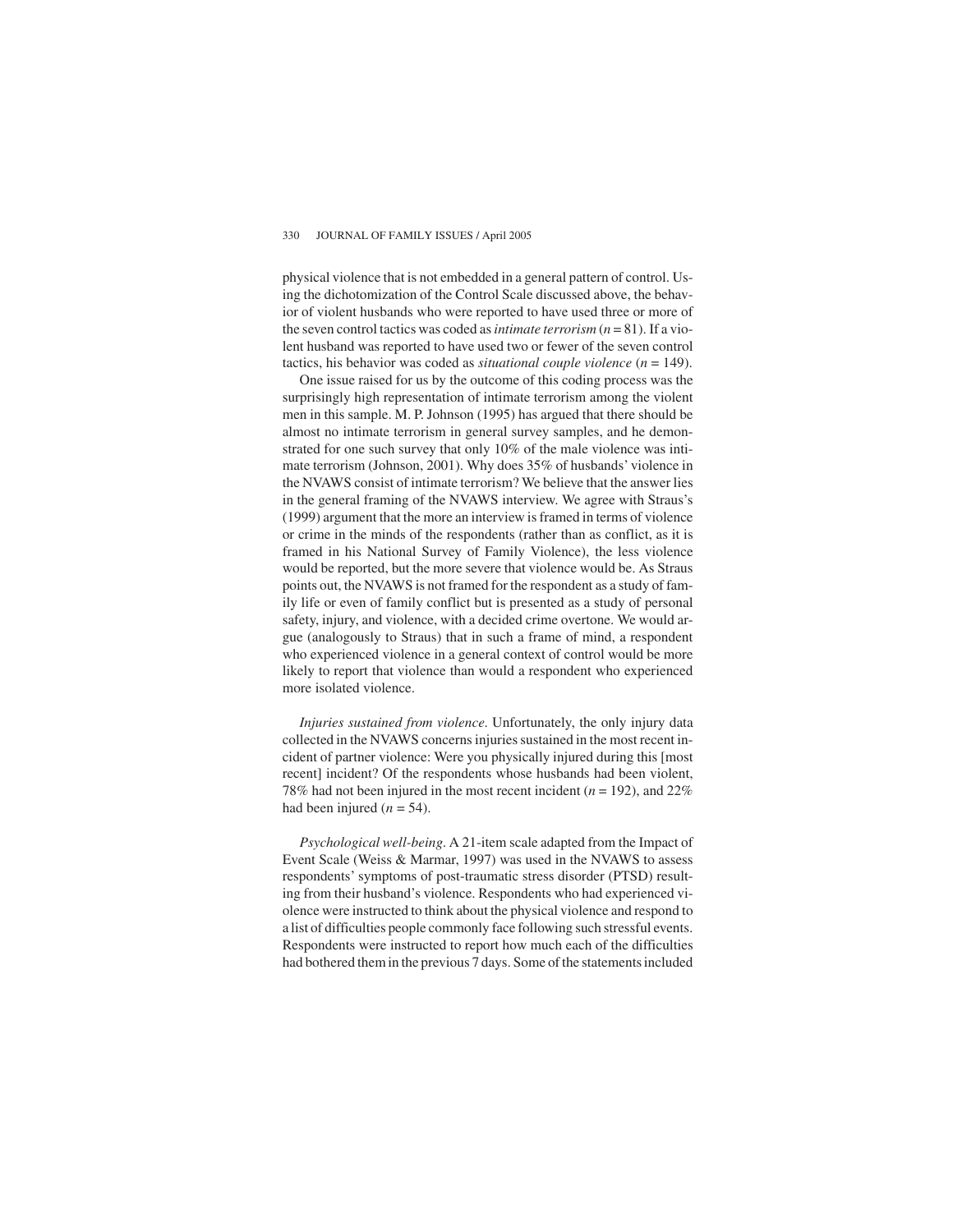"I had trouble falling asleep," "I felt irritable and angry," "I felt it didn't happen or wasn't real," "I was jumpy and easily startled," "my feelings about it were kind of numb," and "reminders of it caused me to have physical reactions, such as sweating, trouble breathing, nausea, or heart pounding." Response options were *not at all* (1), *a little bit* (2), *moderately* (3), and *quite a bit* (4). The PTSD Symptom Scale score was the mean of all items answered for respondents who answered at least 19 of the 21 items. The overall mean was  $1.47$  (*SD* = .67), the median was 1.14, and the scores ranged from 1.00 to 3.76. Cronbach's alpha was .95.

An eight-item Depression Symptoms Scale, based on questions used in the SF-36 Health Survey, U.S. Acute Version, 1.0, was used to assess level of depression of all respondents. The time referent for all items was the past week, and the items were as follows: How often in the past week . . . did you feel full of pep? . . . did you have a lot of energy? . . . have you been a happy person? . . . did you feel tired? . . . have you been very nervous? . . . have you felt so down in the dumps that nothing could cheer you up? . . . did you feel downhearted and blue? . . . did you feel worn out? Three of the eight questions were reverse coded for scoring purposes. Response options were *never* (1), *rarely* (2), *some of the time* (3), and *most of the time* (4). The mean was calculated for each respondent who answered all of the items. The mean score was  $1.93$  (*SD* = .51), and the scores ranged from 1.00 to 4.00. Cronbach's alpha was .78.

*Drug use*. Drug use in the month prior to the interview was assessed for all respondents, regardless of whether they experienced partner violence. We examined the relationship between type of violence and three specific drug categories: (a) tranquilizers, sleeping pills, or sedatives; (b) antidepressants; and (c) pain killers. Respondents answered yes or no to using each type.

*Interference of violence with everyday activities*. Once again, we were handicapped by the fact that lost-work-time questions were asked only with respect to the effects of the most recent violent incident. Effects on the respondent's labor force participation were assessed by responses to the following yes-or-no question: Did you ever have to take time off from work for which you were getting paid [because of this incident]?

*Leaving and seeking help*. Respondents whose husbands had been violent were asked the following: Did you ever leave your current husband because he was violent toward you? If the respondent answered affirmatively, she was asked the following: How many different times did you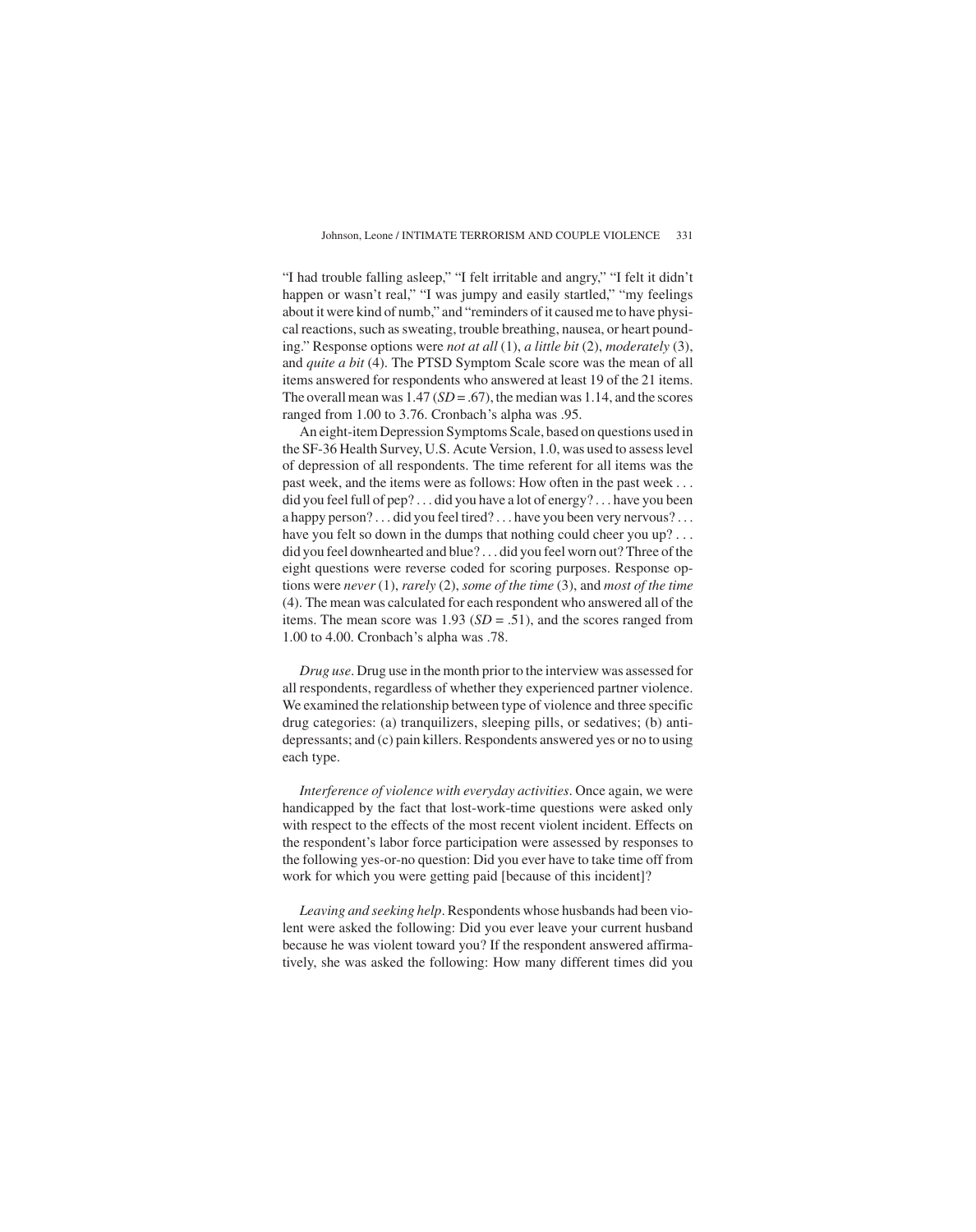leave? Answers to this question ranged from 1 to 78. We combined these two questions to create a continuous variable of the number of times left that ranged from 0 (*never left*) to 78. The third question, referring to only the most recent time the respondent left her husband, asked the following: Where did you stay? Respondents chose from a list of the following possible places: relative's house, with a friend, got her own place, safe house, hotel, homeless shelter, he left and she stayed, or other.

*Demographic characteristics*. Respondent demographic characteristics included age (18 to 97 years old), education level (1 = *no schooling* to 7 = *postgraduate*), 1995 household income before taxes (1 = *less than \$5,000* to 10 = *greater than \$100,000*), and race (White, Black, Other).

### **RESULTS AND DISCUSSION**

In most cases, the questions we analyzed were asked only of respondents who had reported violence from their husbands. Whenever a question was also asked of other respondents, we presented data comparing the responses of women experiencing each type of violence with the responses of women who had never experienced violence from their husbands.

*Hypothesis 1:* Intimate terrorism involves more frequent and severe physical violence, and the violence is less likely to stop.

First, NVAWS respondents who reported that their husband had been violent toward them were asked the following: How many different times has he done this to you [been physically violent]? The means for respondents who reported any physical violence were 8.13 (*SD* = 17.50) for intimate terrorism and 2.63 ( $SD = 2.88$ ) for situational couple violence ( $F =$ 12.99,  $df = 1,204$ ,  $p < .001$ ). These results indicate that women subjected to intimate terrorism experienced more frequent violence compared to women who experienced situational couple violence, thereby confirming the first part of Hypothesis 1.

Second, we examined the relationship between violence type and Severe Violence Scale score, which is the number of different severely violent behaviors husbands were reported to have employed. Out of a possible score of 7, the mean score for victims of intimate terrorism was 1.07  $(SD = 1.55)$ , compared to .53  $(SD = 1.02)$  for situational couple violence  $(F = 10.21, df = 1,228, p < .01)$ . On average, victims of intimate terrorism experienced significantly more severe violence than victims of situational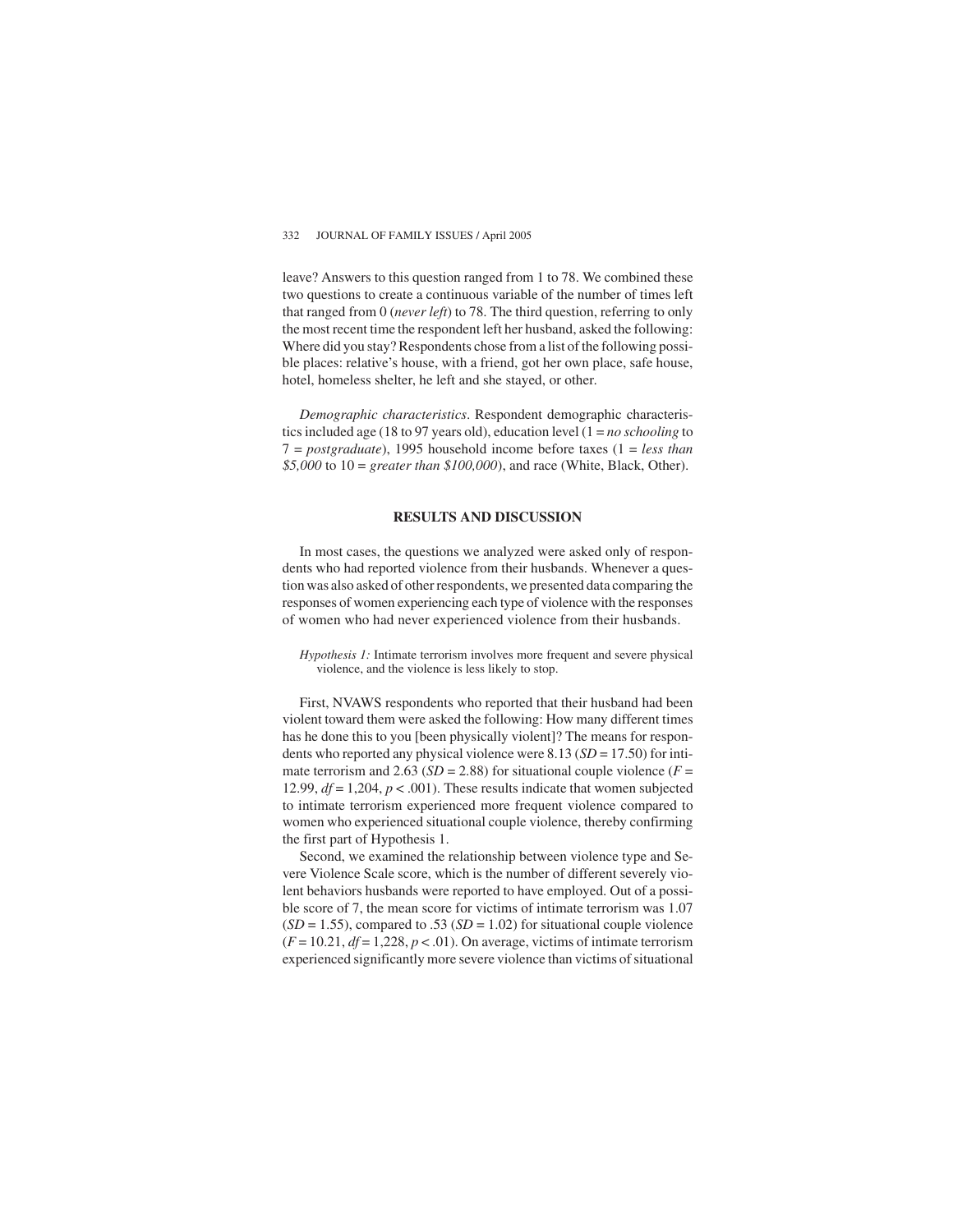couple violence. These findings empirically support the second component of Hypothesis 1.

Because some reviewers have suggested that the findings regarding frequency and severity are tautological, we feel it is important to remind the reader that the types of violence are not defined in terms of frequency or severity or any other characteristic of the acts of physical violence themselves but rather in terms of the extent to which the violent husband uses a variety of other, nonviolent, control tactics. Although there are average differences between the two types of violence in terms of the frequency and severity of violence, in some cases, even situational couple violence can be quite frequent or extremely severe. Similarly, it is not always the case that intimate terrorism involves frequent or severe violence. For example, in these data, there is one case of situational couple violence in which the husband had been violent 20 times, and there are 19 cases of intimate terrorism in which the husbands had been violent only once. With respect to severity, 52% of the perpetrators of intimate terrorism had never committed an act of severe violence. Thirty-two percent of the perpetrators of situational couple violence had committed at least one act of severe violence, and there is even one case of situational couple violence in which the perpetrator had used all seven forms of severe violence. The finding that intimate terrorism is more likely than situational couple violence to be frequent and severe is hardly tautological.

Finally, intimate terrorism has also been shown to be less likely to stop (M. P. Johnson, 1999). Although there was no direct question in the NVAWS regarding desistance, we could at least look at differences between the two types of violence in terms of date of the most recent incident. A report of no violence in the past 12 months provides a reasonable indicator of desistance. Results indicated that 99% of the situational couple violence group had experienced no violence in the past 12 months, as compared with 78% of the intimate terrorism group ( $χ² = 16.23, df = 1, p <$ .001), supporting the third part of Hypothesis 1.

*Hypothesis 2:*Intimate terrorism does more damage to the physical health of its victims than situational couple violence does.

The NVAWS data allow only a very conservative test of this hypothesis, as injury data were collected regarding only the most recent incident, which in most cases will not be the most severe level of injury ever experienced. No questions were asked regarding injuries either throughout the history of the violent relationship or for the most severe incident. Nevertheless, the data do provide support for Hypothesis 2. Logistic regression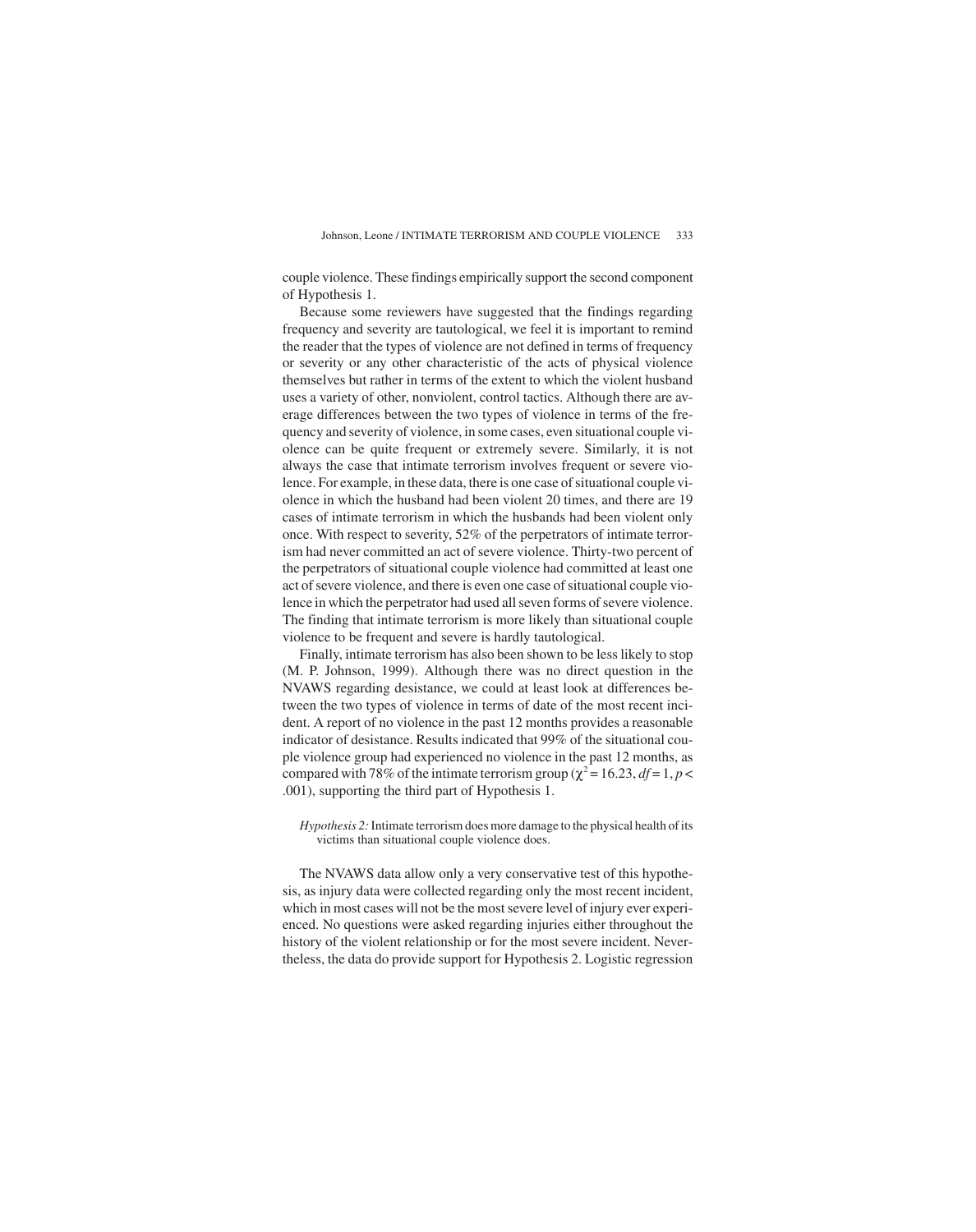analyses (Table 1) indicate that type of violence is significantly related to injury both at the zero order (Model 1) and after controlling for a few background characteristics of respondents (Model 2). Although the coefficient for violence type is reduced somewhat by the control for Violence Scale Score (Model 3), the odds of being injured were still two and a half times higher for women experiencing intimate terrorism than for those experiencing situational couple violence. A test for the interaction between violence type and Violence Scale Score was not significant (*exp(B)* = .78,  $p = .16$ ).

It is clear from these analyses that intimate terrorism is more likely to produce injuries than situational couple violence is, but we believe that the relationship is mediated much more by level of violence than these data suggest. Remember that the Violence Scale refers to all violence in the relationship, whereas the injury data refer only to the most recent incident. Although intimate terrorism does not always involve frequent or severe violence, the use of violence to exert general control will, on average, produce more frequent and more severe acts of violence that will in turn increase the likelihood of injury.

*Hypothesis 3:* Intimate terrorism does more damage to the psychological health of its victims than situational couple violence does.

To explore the relationship between type of violence and respondents' scores on the PTSD Symptom Scale, we conducted a hierarchical Ordinary Least Squares (OLS) regression (see Table 2). Results indicated that experiencing intimate terrorism and increased scores on the Violence Scale were both significantly related to higher scores on the PTSD Symptom Scale (see Model 3). Model 4 shows a significant interaction between these two factors, indicating that victims of intimate terrorism reported significantly more PTSD symptoms as level of violence increased, whereas this was not the case for victims of situational couple violence (see Figure 1).

In addition to PTSD symptoms, we examined the relationship between type of violence respondents experienced and their scores on the Depression Symptoms Scale. Results of a hierarchical OLS regression revealed that victims of both intimate terrorism and situational couple violence scored significantly higher on the Depression Symptoms Scale than did women who did not experience violence (see Table 3). The difference in depression symptoms between types of violence was not statistically significant  $(t = .96, p = .34)$ . Results also indicated that scores on the Violence Scale were significantly related to scores on the Depression Symptoms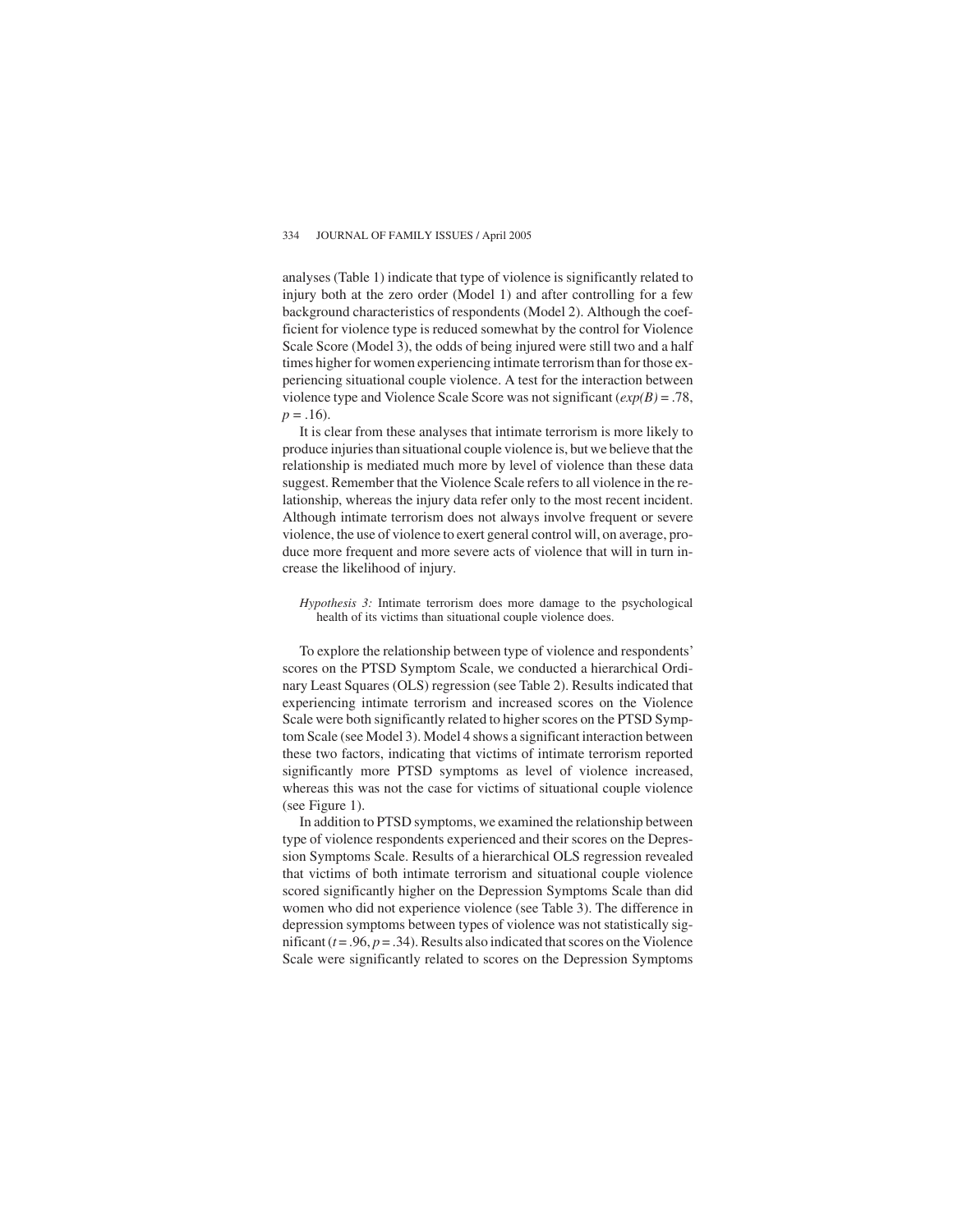|                    |         | Model 1    |           |                                         | Model 2                              |                             |          | Model 3                                     |                                 |
|--------------------|---------|------------|-----------|-----------------------------------------|--------------------------------------|-----------------------------|----------|---------------------------------------------|---------------------------------|
| Predictors         | ≏       | SE         | $\exp(B)$ | ≏                                       | SE                                   | $\exp(B)$                   | ≃        | SE                                          | $\exp(B)$                       |
| Constant           | $-1.95$ | 0.26       | 0.14      | 1.76                                    | 1.19                                 | 5.83                        | $-10.42$ | 1.36                                        | 0.66                            |
| Violence type (IT) | 1.27    | 0.35       | $3.57***$ |                                         |                                      | $3.54***$<br>0.97†<br>0.64* | 1.00     |                                             |                                 |
| Age                |         |            |           | $1.27$<br>$-9.33$<br>$-9.34$<br>$-9.04$ | $0.37$<br>$0.02$<br>$0.20$<br>$0.07$ |                             | $-0.02$  | 0.40<br>0.02<br>0.07                        | $2.71*$<br>0.98<br>0.00<br>0.99 |
| Education level    |         |            |           |                                         |                                      |                             | $-0.30$  |                                             |                                 |
| Income             |         |            |           |                                         |                                      | 0.96                        | $-0.01$  |                                             |                                 |
| Race               |         |            |           |                                         |                                      |                             |          |                                             |                                 |
| <b>Black</b>       |         |            |           |                                         | 0.83                                 | 0.60                        | $-0.35$  |                                             |                                 |
| Other              |         |            |           | $-0.52$<br>$-2.69$                      | 1.08                                 | $0.07*$                     | $-2.05$  | $\begin{array}{c} 0.83 \\ 1.07 \end{array}$ | $0.70$<br>$0.13$ †<br>$1.34***$ |
| Violence scale     |         |            |           |                                         |                                      |                             | 0.29     | 0.09                                        |                                 |
| Model $\chi^2$     |         | $13.32***$ |           |                                         | 31.95**                              |                             |          | 43.72**                                     |                                 |
| Nagelkerke $R^2$   |         | 0.10       |           |                                         | 0.22                                 |                             |          | 0.29                                        |                                 |

| The most in | I<br>i |
|-------------|--------|
|-------------|--------|

NOTE: IT = intimate terrorism. *n* = 213. For violence type, 0 = *situational couple violence*; for race, 0 = *White*.  $\frac{1}{2}$ ž type, u NOTE: 11 = minimate ecritism<br>  $tp < .10.$  \* $p < .05.$  \*\* $p < .01.$ †*p* < .10. \**p* < .05. \*\**p* < .01.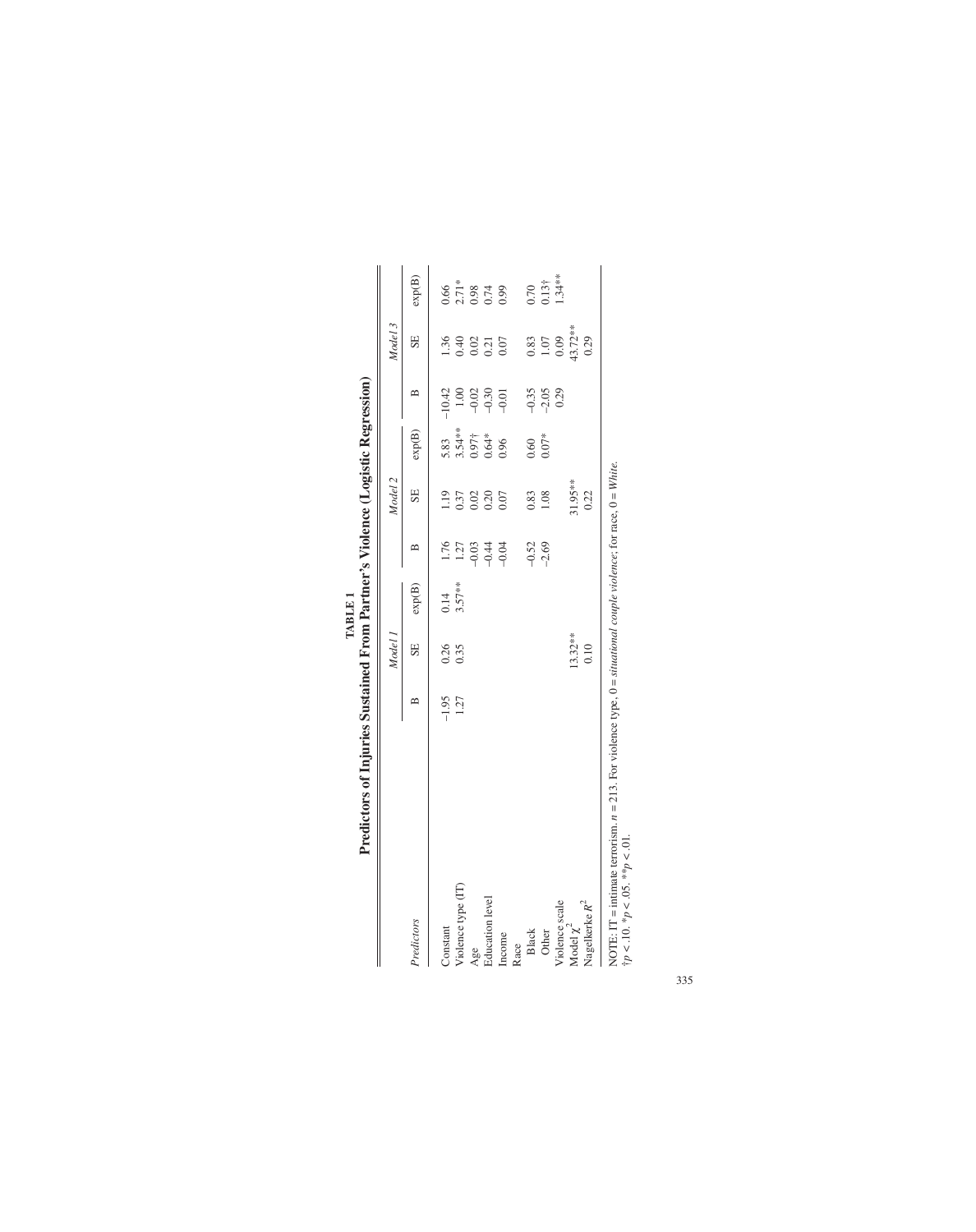

**Figure 1: PTSD Symptoms by Type and Level of Violence** NOTE: PTSD = post-traumatic stress disorder.

Scale, as were age, education level, and income (Model 3). The interaction between violence type and Violence Scale score was not statistically significant ( $t = 1.35$ ,  $p = .18$ ), indicating that experiencing any type of violence and higher scores on the Violence Scale independently increased depression symptoms.

The final analyses concerning respondent well-being examined drug use, specifically respondents' use of painkillers, tranquilizers, and antidepressants in the month prior to the interview. Three separate hierarchical logistic regression analyses were conducted. First, results indicated that victims of intimate terrorism were more likely than women in nonviolent relationships to use painkillers, even after considering demographic information and scores on the Violence Scale (see Table 4). Experiencing situational couple violence did not increase the likelihood of using pain-

*(text continues on p. 340)*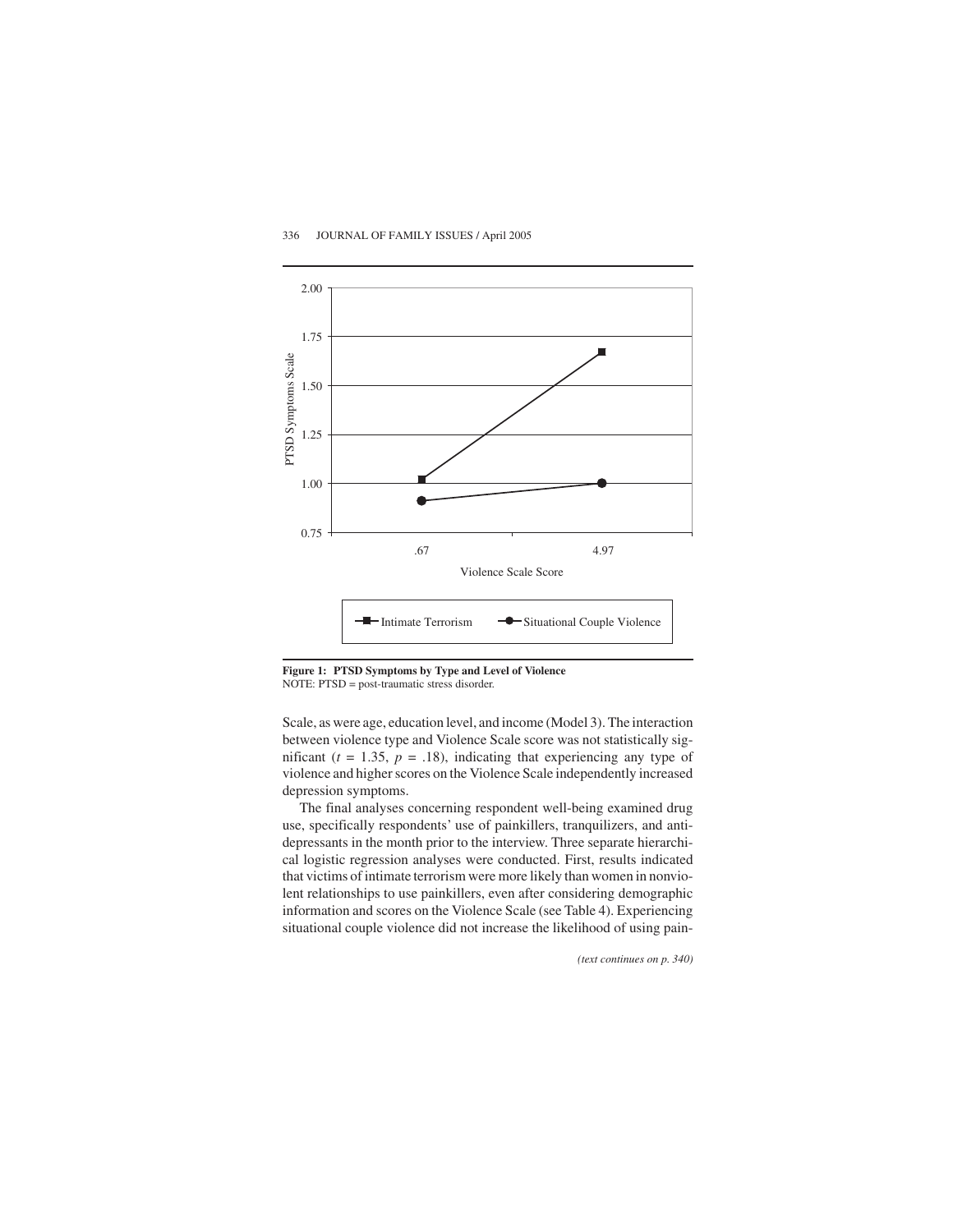|                                                                                                                                                                            |      | Model 1 |              |                                                    | Model 2 |                     |                     | Model 3                     |                                                        |                   | Model 4                 |                            |
|----------------------------------------------------------------------------------------------------------------------------------------------------------------------------|------|---------|--------------|----------------------------------------------------|---------|---------------------|---------------------|-----------------------------|--------------------------------------------------------|-------------------|-------------------------|----------------------------|
| Predictors                                                                                                                                                                 |      |         |              | c                                                  |         |                     |                     | ∞                           |                                                        | $\mathbf{r}$      | B                       |                            |
| Constant                                                                                                                                                                   | 1.26 |         | 24.64** 1.88 |                                                    |         | 7.70**              | 1.28                |                             |                                                        | 1.57              |                         | 5.90**                     |
| Violence type (IT)                                                                                                                                                         | 0.55 | 0.41    | $6.49***$    | 0.51                                               | 0.38    |                     | 0.41                | 0.31                        | 4.90**<br>4.98**<br>4.98**<br>-0.11<br>0.34<br>-2.77** | $0.02\,$          | 0.02                    |                            |
| Age                                                                                                                                                                        |      |         |              |                                                    | $-0.06$ | $6.07***$<br>0.88   |                     | $-0.01$                     |                                                        | $-0.01$           |                         |                            |
| <b>Education</b> level                                                                                                                                                     |      |         |              | $\begin{array}{c} 500 \\ 0.03 \\ 0.04 \end{array}$ | $-0.05$ | $-0.72$<br>$-3.13*$ | $\frac{0.01}{0.01}$ | $0.02$<br>$0.17$            |                                                        | $0.01\,$          | $-0.03$<br>0.00<br>0.00 | $0.18$<br>$0.48$<br>$0.03$ |
| Income                                                                                                                                                                     |      |         |              |                                                    | $-0.20$ |                     | $-0.04$             |                             |                                                        | $-0.04$           |                         | $-2.86*$                   |
| Race                                                                                                                                                                       |      |         |              |                                                    |         |                     |                     |                             |                                                        |                   |                         |                            |
| <b>Black</b>                                                                                                                                                               |      |         |              |                                                    |         | $-1.17$<br>$-1.15$  |                     |                             |                                                        |                   |                         |                            |
| Other                                                                                                                                                                      |      |         |              | $-0.20$<br>$-0.15$                                 | 0.07    |                     | $\frac{2}{9}$       | $\frac{3}{9}$ $\frac{5}{9}$ | $-0.72$<br>$-0.11$                                     | $-0.10$<br>$0.01$ | 0.00000                 | $0.63$<br>0.08<br>0.71     |
| Violence scale                                                                                                                                                             |      |         |              |                                                    |         |                     | 0.10                | 0.32                        | 4.97**                                                 | 0.02              | 0.07                    |                            |
| Violence type X                                                                                                                                                            |      |         |              |                                                    |         |                     |                     |                             |                                                        |                   |                         |                            |
| Violence scale                                                                                                                                                             |      |         |              |                                                    |         |                     |                     |                             |                                                        | 0.13              |                         | $3.63***$                  |
| $\mathcal{R}^2$                                                                                                                                                            |      | 0.17    |              |                                                    | 0.23    |                     |                     | 0.31                        |                                                        |                   | 0.48<br>0.36            |                            |
|                                                                                                                                                                            |      | 42.13** |              |                                                    | 9.86**  |                     |                     | 12.98                       |                                                        |                   | $13.70***$              |                            |
|                                                                                                                                                                            |      |         |              |                                                    | $3.00*$ |                     |                     | 24.71 **                    |                                                        |                   | $13.20***$              |                            |
| NOTE: Of $S = \text{Ordipary-1}$ east Squares: IT = intimate terrorism $n = 208$ . For violence type $\theta = \text{sim}$ cound counter violence for race $\theta = Whiv$ |      |         |              |                                                    |         |                     |                     |                             |                                                        |                   |                         |                            |

|                           | にこくこう |
|---------------------------|-------|
| <b>The Telephone</b><br>Į | I     |

NOTE: OLS = Ordinary Least Squares; IT = intimate terrorism. *n* = 208. For violence type, 0 = *situational couple violence*; for race, 0 = *White*. E NOTE: OLS = Ordin<br>\* $p < .05$ . \*\* $p < .01$ . \**p* < .05. \*\**p* < .01.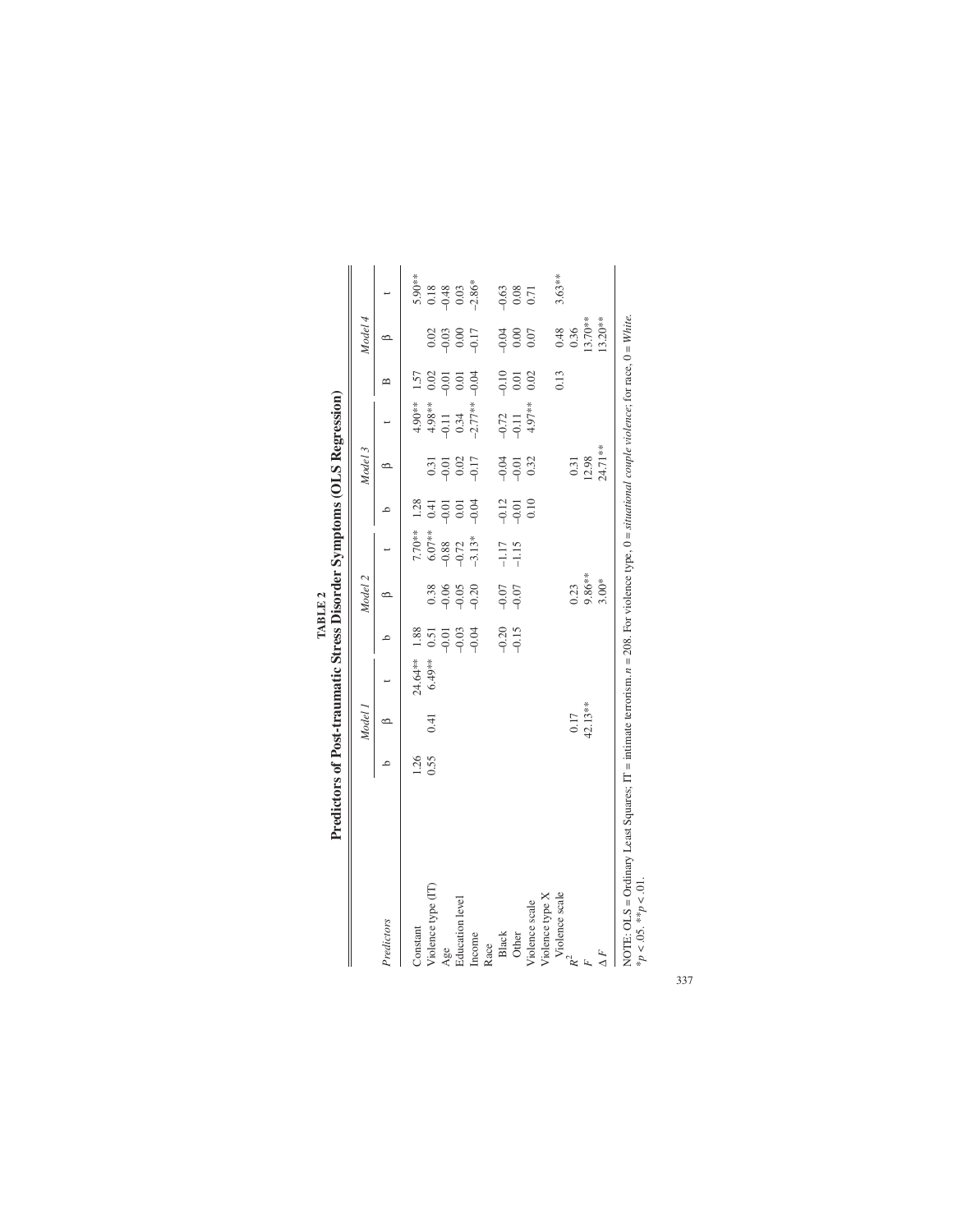|                        |      | Model.  |           |         | Model 2             |                      |         | Model 3            |            |
|------------------------|------|---------|-----------|---------|---------------------|----------------------|---------|--------------------|------------|
| Predictors             | ≏    | ∞       |           | م       | B                   |                      | $\circ$ | $\circ$            |            |
| Constant               | 1.88 |         | 219.55**  | 2.33    |                     | 46.63**              | 2.32    |                    | 46.38**    |
| Violence type          |      |         |           |         |                     |                      |         |                    |            |
| $\Xi$                  | 0.44 | 0.13    | 7.68**    | 0.39    |                     | $6.91***$            | 0.24    | 0.07               | $2.98***$  |
| SCV                    | 0.29 | 0.11    | $6.72***$ | 0.27    | $\frac{0.12}{0.11}$ | $6.36***$            | 0.17    |                    | $2.94***$  |
| Age                    |      |         |           | $-0.01$ | $-0.08$             | $-4.37***$           | $-0.01$ | $0.07$<br>0.07     | $-4.27***$ |
| <b>Education</b> level |      |         |           | $-0.05$ | $-0.11$             | $-6.51***$<br>4.31** | $-0.05$ | $-0.11$            | $-6.37**$  |
| Income                 |      |         |           | $-0.01$ | $-0.07$             |                      |         |                    | $-4.25**$  |
| Race                   |      |         |           |         |                     |                      |         |                    |            |
| Black                  |      |         |           | $-0.01$ | $-0.00$             |                      |         |                    | $-0.17$    |
| Other                  |      |         |           | $-0.02$ | $-0.01$             | $-0.58$              | $-0.01$ | 8 5 5 8<br>9 9 9 9 | $-0.42$    |
| Violence scale         |      |         |           |         |                     |                      | 0.04    |                    | $2.64**$   |
| $\mathcal{R}^2$        |      | 0.03    |           |         | 0.05                |                      |         |                    |            |
| Ŀ,                     |      | 50.63** |           |         | 27.35**             |                      |         | $24.85***$         |            |
| $\Delta F$             |      |         |           |         | 17.56**             |                      |         | $6.98***$          |            |

|         | OLS Regres                    |  |
|---------|-------------------------------|--|
|         |                               |  |
| TABLE 3 | dictors of Depression Symptom |  |

*White*. \*\* *p* < .01.

338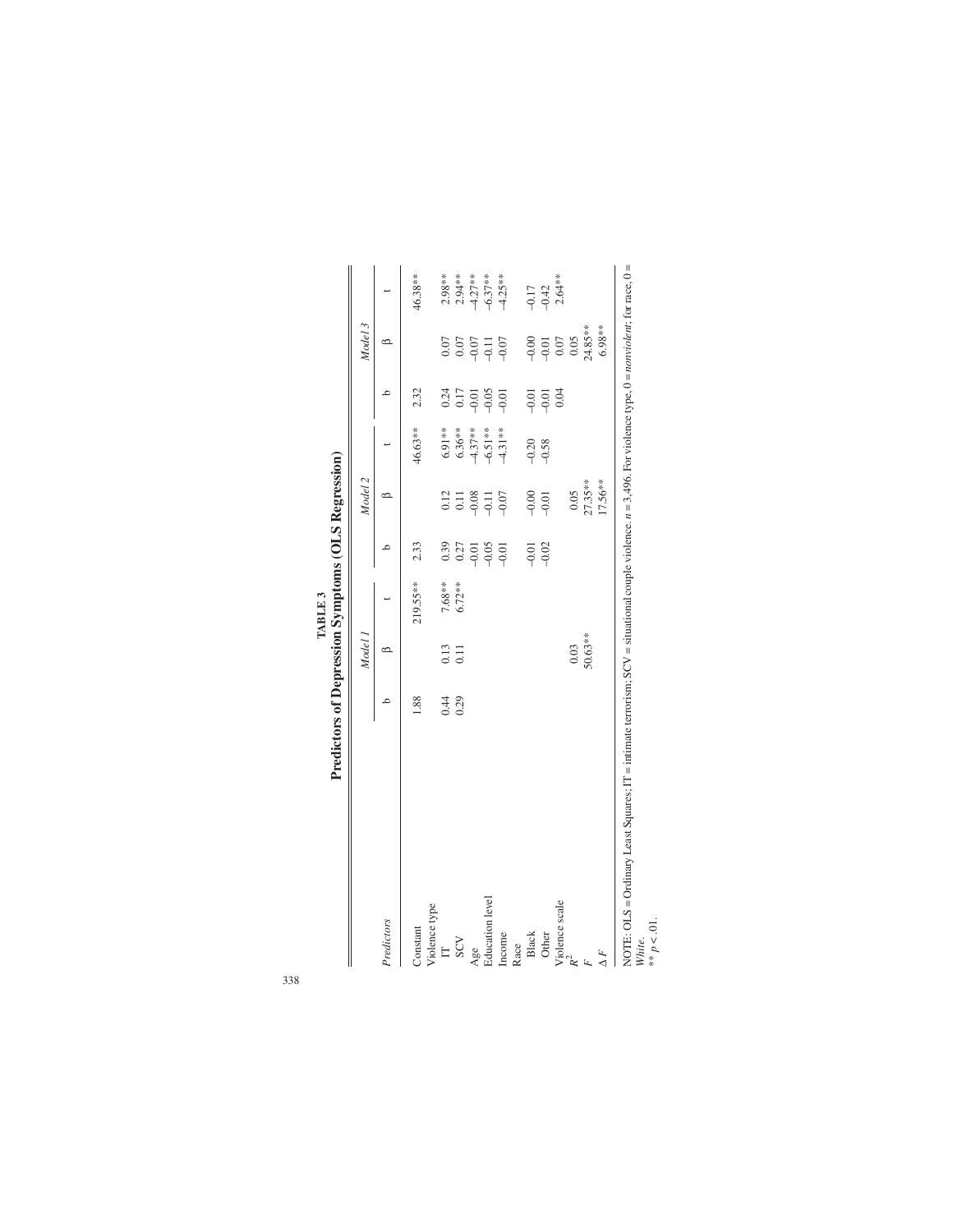|                                                                                                                                                        | Thomas 1934 And I to The The The Theory Theory |              |           |                                                    |              |                   |                |                      |                 |
|--------------------------------------------------------------------------------------------------------------------------------------------------------|------------------------------------------------|--------------|-----------|----------------------------------------------------|--------------|-------------------|----------------|----------------------|-----------------|
|                                                                                                                                                        |                                                | Model        |           |                                                    | Model 2      |                   |                | Model 3              |                 |
| Predictors                                                                                                                                             | ⋍                                              | SE           | exp(B)    | $\mathbf{\underline{\smash{\in}}}\hspace{-0.25cm}$ | SE           | exp(B)            | $\mathbf{\Xi}$ | SE                   | exp(B)          |
| Constant                                                                                                                                               | $-2.32$                                        | 0.06         | $0.10**$  | $-2.55$                                            | 0.36         | $0.08***$         | $-2.57$        | 0.36                 | $0.08**$        |
| Violence type<br>$\mathbb{E}$                                                                                                                          | 1.06                                           |              | $2.87***$ | $\Xi$                                              |              | $3.04***$         | 0.91           |                      |                 |
| SCV                                                                                                                                                    | $-0.32$                                        | 0.28<br>0.35 | 0.73      |                                                    | 0.29<br>0.35 | 0.76              | $-0.41$        | 0.45<br>0.42<br>0.00 | $2.48*$<br>0.66 |
| Age                                                                                                                                                    |                                                |              |           | $-27$<br>0.03                                      | 0.00         | $1.03**$          | 0.03           |                      | $1.03***$       |
| <b>Education</b> level                                                                                                                                 |                                                |              |           | $-0.15$                                            | 0.05         | $0.86***$         | $-0.15$        | 0.05                 | $0.86***$       |
| Income                                                                                                                                                 |                                                |              |           |                                                    | 0.02         | 0.97 <sup>†</sup> | $-0.03$        | 0.02                 | $0.97\dagger$   |
| Race                                                                                                                                                   |                                                |              |           |                                                    |              |                   |                |                      |                 |
| Black                                                                                                                                                  |                                                |              |           | 0.25                                               | 0.25         | 1.28              | 0.25           |                      | 1.29            |
| Other                                                                                                                                                  |                                                |              |           | 0.20                                               | 0.24         | 1.23              | 0.22           | 0.24                 | 1.24            |
| Violence scale                                                                                                                                         |                                                |              |           |                                                    |              |                   | 0.06           | 0.09                 | 1.06            |
| Model $\chi^2$                                                                                                                                         |                                                | $12.75**$    |           |                                                    | 69.65**      |                   |                | 70.03**              |                 |
| Nagelkerke $\boldsymbol{R}^2$                                                                                                                          |                                                | 0.01         |           |                                                    | 0.04         |                   |                | 0.04                 |                 |
| NOTE: IT = intimate terrorism; SCV = situational couple violence. $n = 3,533$ . For violence type, 0 = <i>nomiolent</i> ; for race, 0 = <i>White</i> . |                                                |              |           |                                                    |              |                   |                |                      |                 |

TABLE 4<br>Predictors of Painkiller Use (Logistic Regression) **Predictors of Painkiller Use (Logistic Regression) TABLE 4**

NOTE: IT = intimate terrorism; SCV = situational couple violence. *n* = 3,533. For violence type, 0 = *nonviolent*; for race, 0 = *White*. ು<br>ಬೆ ce type, u  $\ddot{=}$ ž NOTE: II = intimate terrorist<br>  $\dagger p < .10. \dagger p < .05. \dagger \dagger p < .01.$ †*p* < .10. \**p* < .05. \*\**p* < .01.

339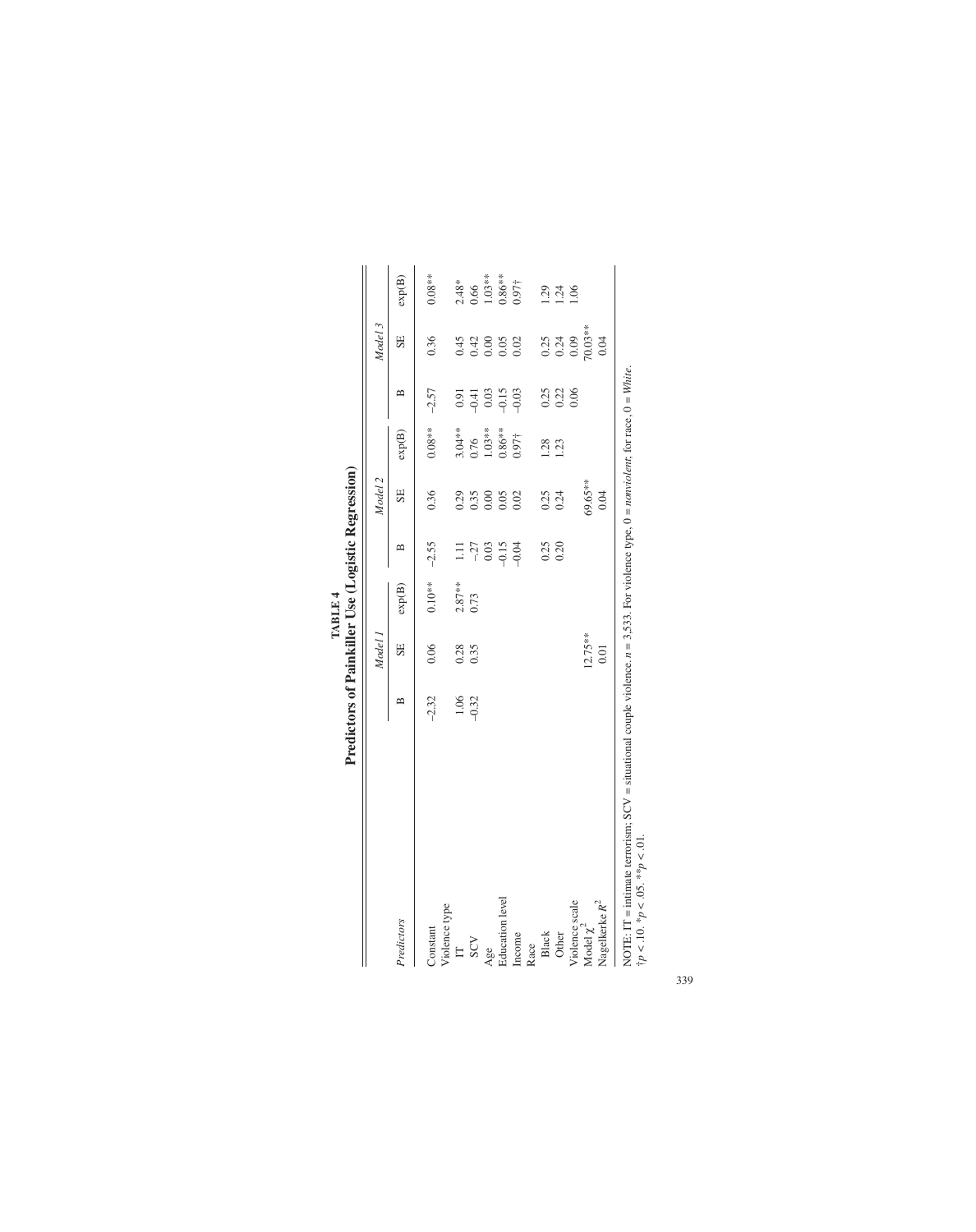killers. Furthermore, additional post hoc analyses revealed that compared to victims of situational couple violence, victims of intimate terrorism were clearly more likely to use painkillers  $(exp(B) = 3.73, p < .01)$ .

Second, results revealed that the odds that victims of intimate terrorism would use tranquilizers were more than three times those of women who did not experience violence, whereas victims of situational couple violence were not at an increased risk (see Table 5). These results held even after considering demographic information and scores on the Violence Scale. Follow-up analyses, however, revealed that the difference in likelihood between victims of intimate terrorism and victims of situational couple violence was not statistically different  $(exp(B) = 1.65, p = .31)$ . Moreover, scores on the Violence Scale were not related to tranquilizer use.

Finally, regarding antidepressant use, results indicated that both victims of intimate terrorism and victims of situational couple violence were more likely than women in nonviolent relationships to use antidepressants, even after considering demographic information and scores on the Violence Scale (see Table 6). Similar to the results concerning tranquilizer use, the likelihood of using antidepressants was not significantly different for victims of intimate terrorism and victims of situational couple violence  $(exp(B) = 1.05, p = .93)$ .

*Hypothesis 4:*Intimate terrorism interferes more with daily activities than situational couple violence does.

Once again, we are faced with a very conservative test of our hypothesis, as questions about missed work were asked only with regard to the impact of the most recent incident of violence. Nonetheless, a hierarchical logistic regression revealed that after considering demographic information, victims of intimate terrorism were much more likely than victims of situational couple violence to have missed work as result of violence (see Table 7). The effect of violence type became considerably weaker and was no longer statistically significant when scores on the Violence Scale were considered, suggesting that level of violence may mediate the impact of intimate terrorism on missing work. The interaction between type of violence and scores on the Violence Scale was not statistically significant  $(exp(B) = .81, p = .39).$ 

*(text continues on p. 344)*

*Hypothesis 5:* Victims of intimate terrorism are more likely to leave their husband and seek help.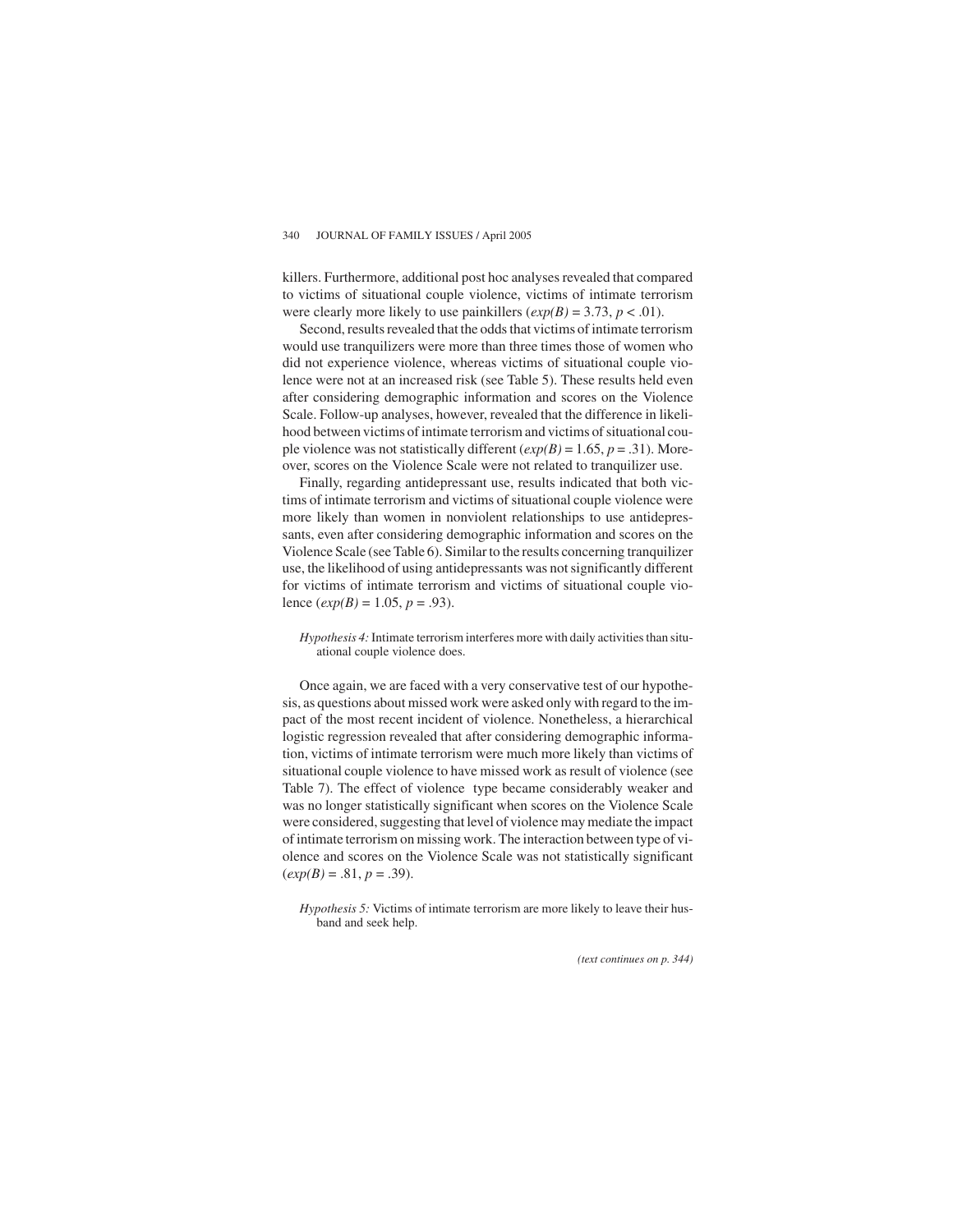|                               |                | Model     |                   |                              | Model 2      |                   |                | Model 3                |              |
|-------------------------------|----------------|-----------|-------------------|------------------------------|--------------|-------------------|----------------|------------------------|--------------|
| Predictors                    | $\overline{a}$ | SE        | exp(B)            | $\mathbf{a}$                 | SE           | exp(B)            | $\mathbf{a}$   | SE                     | exp(B)       |
| Constant                      | $-3.02$        | 0.08      | $0.05***$         | $-4.05$                      | 0.50         | $0.02***$         | $-4.07$        | 0.50                   | $0.02***$    |
| Violence type                 |                |           |                   |                              |              |                   |                |                        |              |
| $\Xi$                         | 1.14           | 0.35      | 3.11**            | 1.37                         | 0.37         | $3.94***$         | 1.18           |                        | $3.26*$      |
| SCV                           | 0.60           | 0.33      | 1.82 <sup>†</sup> | 0.80                         | 0.33         | $2.23*$           | 0.68           | $0.55$<br>0.42<br>0.01 | 1.97         |
| Age                           |                |           |                   |                              | 0.01         | 1.05**            | 0.04           |                        | $1.05***$    |
| Education level               |                |           |                   | $0.04$<br>$-0.16$<br>$-0.05$ | $0.07$       | $0.85*$           |                | $0.07$<br>$0.02$       | $0.85*$      |
| Income                        |                |           |                   |                              | 0.02         | 0.96 <sup>†</sup> | $-0.16$        |                        | $0.96 +$     |
| Race                          |                |           |                   |                              |              |                   |                |                        |              |
| <b>Black</b>                  |                |           |                   |                              |              |                   |                |                        |              |
| Other                         |                |           |                   | $-0.33$                      | 0.43<br>0.38 | $0.72$<br>$0.77$  | $9.32$<br>9.24 | 0.43<br>0.38           | 0.72<br>0.79 |
| Violence scale                |                |           |                   |                              |              |                   | 0.05           | $0.10\,$               | 1.05         |
| Model $\chi^2$                |                | $10.80**$ |                   |                              | 95.19**      |                   |                | 95.41**                |              |
| Nagelkerke $\boldsymbol{R}^2$ |                | 0.01      |                   |                              | 0.08         |                   |                | 0.08                   |              |

| $\frac{1}{2}$ e $($<br><b>TABLE 5</b><br>Į<br><b>CONTRACTOR</b><br>Į<br>ı<br>م<br>ء<br>ś<br>é | <b>COUNTY</b><br>آھ<br>م |
|-----------------------------------------------------------------------------------------------|--------------------------|
|                                                                                               |                          |

NOTE: IT = intimate terrorism; SCV = situational couple violence. *n* = 3,530. For violence type, 0 = *nonviolent*; for race, 0 = *White*. rh S NOTE: IT = intimate terrorism<br>  $\frac{1}{7}p < .10.$   $\frac{1}{7}p < .05.$   $\frac{1}{7}p < .01.$ †*p* < .10. \**p* < .05. \*\**p* < .01.

341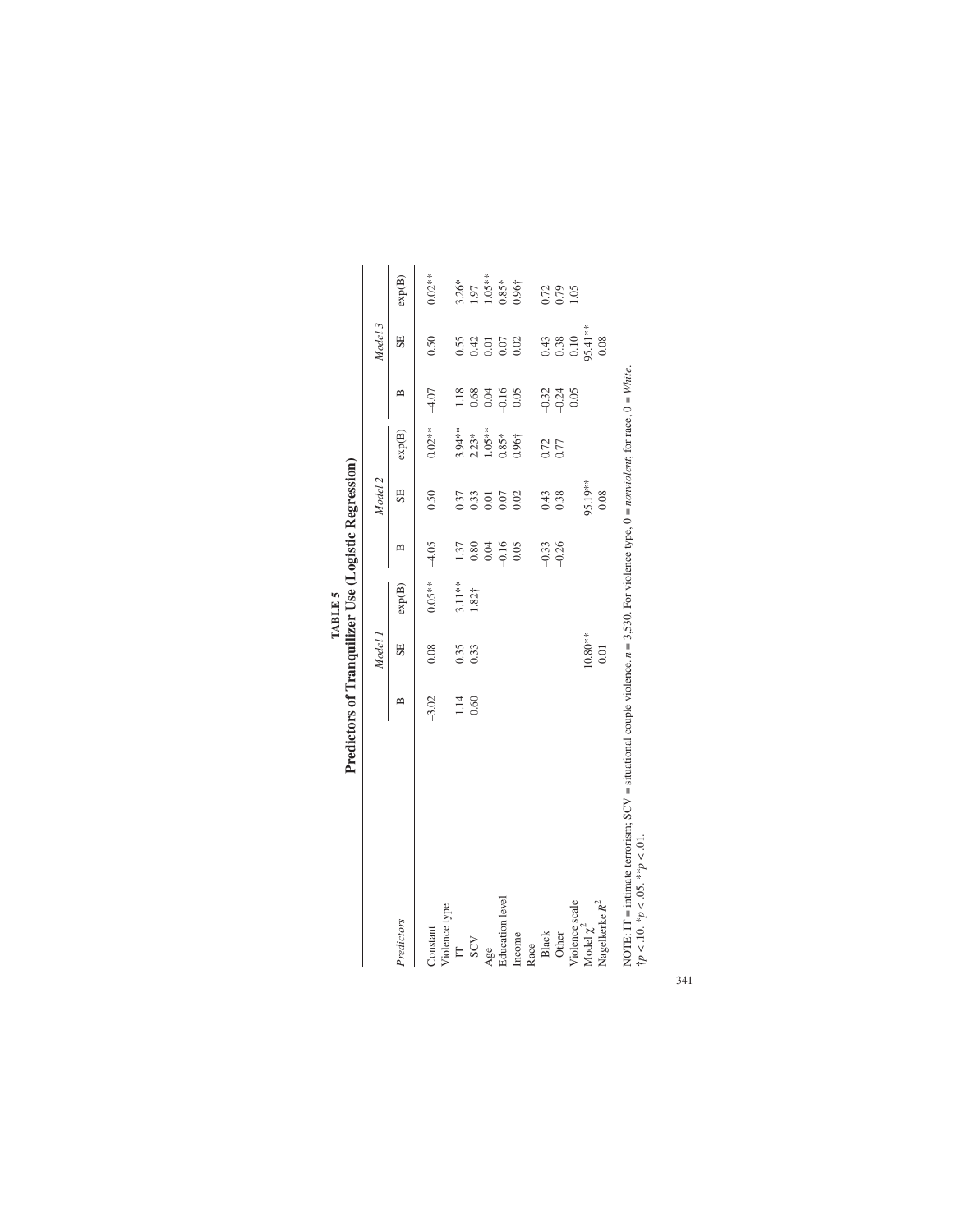| $-3.54$<br>$-0.42$<br>$1.02\,$<br>0.00<br>$-0.02$<br>0.03<br>0.97<br>$\mathbf{\Xi}$<br>0.01<br>$-1.61$<br>$0.03**$<br>$3.05***$<br>$2.82***$<br>$\exp(B)$<br>$0.20*$<br>0.66<br>1.01<br>1.00<br>0.98<br>Model 2<br>25.00**<br>SE<br>0.54<br>0.47<br>0.72<br>0.32<br>0.08<br>0.03<br>0.41<br>0.01<br>$-3.52$<br>$-0.42$<br>$-1.62$<br>1.12<br>$-0.02$<br>1.04<br>0.00<br>$\mathbf{\Xi}$<br>0.01<br>$0.04**$<br>$2.65***$<br>$\exp(\mathbf{B})$<br>$2.72*$<br>11.84**<br>Model<br>SE<br>0.09<br>0.32<br>0.41<br>$-3.30$<br>0.97<br>00.1<br>$\mathbf{r}$<br><b>Education</b> level<br>Violence scale<br>Violence type<br>Predictors<br>Model $\chi^2$<br>Constant<br>Income<br>Other<br>Black<br>SCV<br>Race<br>$\Xi$<br>Age | Predictors of Antidepressant Use (Logistic Regression) |  |  |  |         |                               |
|---------------------------------------------------------------------------------------------------------------------------------------------------------------------------------------------------------------------------------------------------------------------------------------------------------------------------------------------------------------------------------------------------------------------------------------------------------------------------------------------------------------------------------------------------------------------------------------------------------------------------------------------------------------------------------------------------------------------------|--------------------------------------------------------|--|--|--|---------|-------------------------------|
|                                                                                                                                                                                                                                                                                                                                                                                                                                                                                                                                                                                                                                                                                                                           |                                                        |  |  |  | Model 3 |                               |
|                                                                                                                                                                                                                                                                                                                                                                                                                                                                                                                                                                                                                                                                                                                           |                                                        |  |  |  | SE      | $\exp(\mathbf{B})$            |
|                                                                                                                                                                                                                                                                                                                                                                                                                                                                                                                                                                                                                                                                                                                           |                                                        |  |  |  | 0.55    | $0.03**$                      |
|                                                                                                                                                                                                                                                                                                                                                                                                                                                                                                                                                                                                                                                                                                                           |                                                        |  |  |  |         |                               |
|                                                                                                                                                                                                                                                                                                                                                                                                                                                                                                                                                                                                                                                                                                                           |                                                        |  |  |  | 0.60    |                               |
|                                                                                                                                                                                                                                                                                                                                                                                                                                                                                                                                                                                                                                                                                                                           |                                                        |  |  |  | 0.42    | $2.77†$<br>$2.65**$<br>$1.01$ |
|                                                                                                                                                                                                                                                                                                                                                                                                                                                                                                                                                                                                                                                                                                                           |                                                        |  |  |  | 0.01    |                               |
|                                                                                                                                                                                                                                                                                                                                                                                                                                                                                                                                                                                                                                                                                                                           |                                                        |  |  |  | 0.08    | $1.00\,$                      |
|                                                                                                                                                                                                                                                                                                                                                                                                                                                                                                                                                                                                                                                                                                                           |                                                        |  |  |  | 0.03    | 0.98                          |
|                                                                                                                                                                                                                                                                                                                                                                                                                                                                                                                                                                                                                                                                                                                           |                                                        |  |  |  |         |                               |
|                                                                                                                                                                                                                                                                                                                                                                                                                                                                                                                                                                                                                                                                                                                           |                                                        |  |  |  | 0.47    | 0.66                          |
|                                                                                                                                                                                                                                                                                                                                                                                                                                                                                                                                                                                                                                                                                                                           |                                                        |  |  |  | 0.72    | $0.20*$                       |
|                                                                                                                                                                                                                                                                                                                                                                                                                                                                                                                                                                                                                                                                                                                           |                                                        |  |  |  | 0.11    | 1.03                          |
|                                                                                                                                                                                                                                                                                                                                                                                                                                                                                                                                                                                                                                                                                                                           |                                                        |  |  |  | 25.05** |                               |
| 0.03<br>0.01<br>Nagelkerke $\boldsymbol{R}^2$                                                                                                                                                                                                                                                                                                                                                                                                                                                                                                                                                                                                                                                                             |                                                        |  |  |  | 0.03    |                               |

| Predictors of Antidepressant Use (Logistic Regression)<br><b>TABLE 6</b> |
|--------------------------------------------------------------------------|
|--------------------------------------------------------------------------|

NOTE: IT = intimate terrorism; SCV = situational couple violence. *n* = 3,535. For violence type, 0 = *nonviolent*; for race, 0 = *White*. type, Ĺ.  $\uparrow p < .10. * p < .05. * * p < .01.$ †*p* < .10. \**p* < .05. \*\**p* < .01.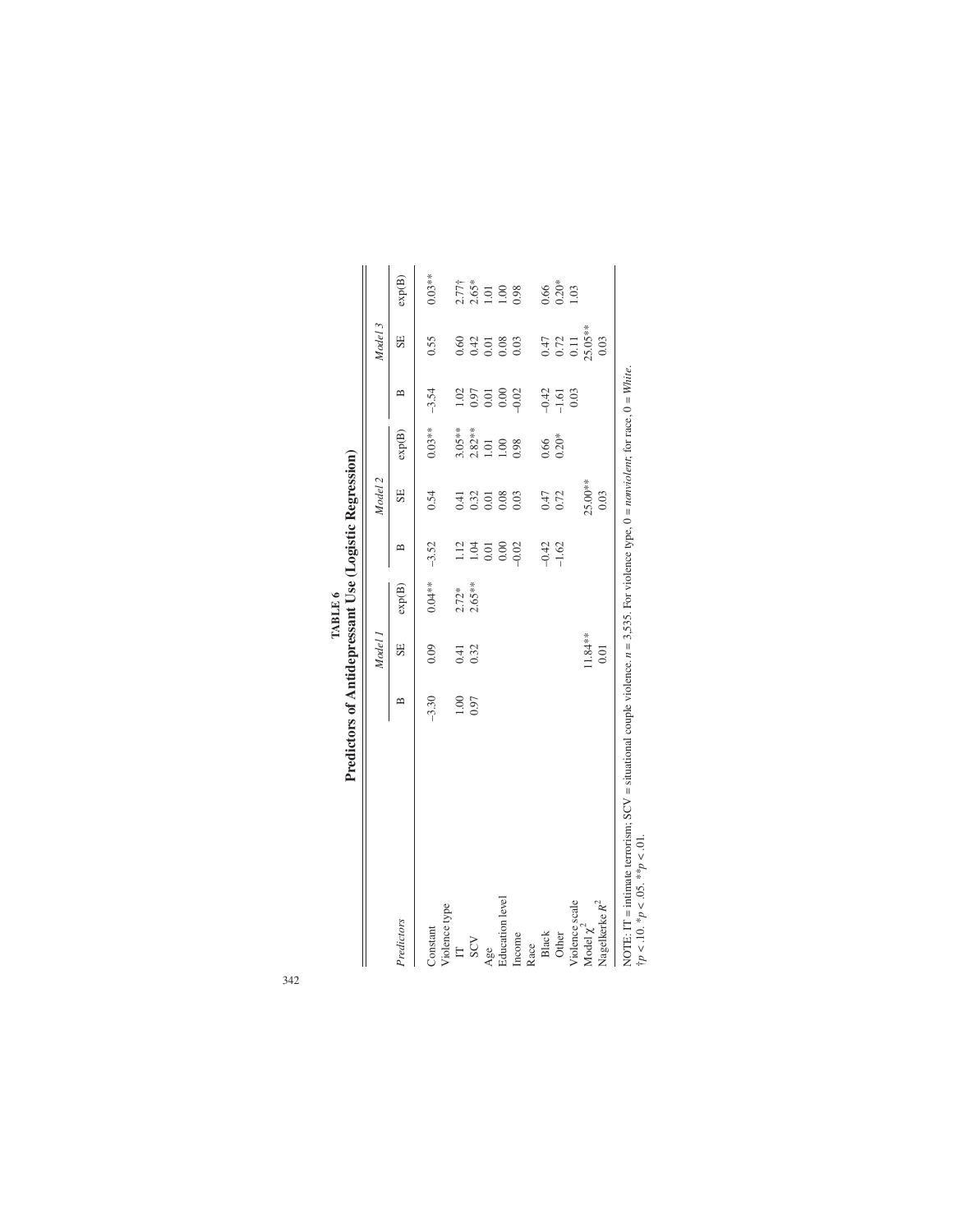| The contract of the second of the second of the second second second in the second of the second of the second of the second of the second of the second of the second of the second of the second of the second of the second |              |        |           |                         |                |               |                 |                                            |                  |
|--------------------------------------------------------------------------------------------------------------------------------------------------------------------------------------------------------------------------------|--------------|--------|-----------|-------------------------|----------------|---------------|-----------------|--------------------------------------------|------------------|
|                                                                                                                                                                                                                                |              | Model. |           |                         | Model 2        |               |                 | Model 3                                    |                  |
| Predictors                                                                                                                                                                                                                     | $\mathbf{a}$ | SE     | exp(B)    | $\approx$               | SE             | exp(B)        | ≏               | SE                                         | exp(B)           |
| Constant                                                                                                                                                                                                                       | $-2.73$      | 0.37   | $0.07***$ |                         | $\frac{49}{5}$ | $0.08\dagger$ |                 | 1.76                                       | $0.01**$         |
| Violence type (IT)                                                                                                                                                                                                             | 1.09         | 0.48   | $2.97*$   | $-2.58$<br>1.14         | 0.50           | $3.11*$       | $-5.69$<br>0.47 | 0.56                                       | 1.60             |
| Age                                                                                                                                                                                                                            |              |        |           |                         | 0.02           | 0.99          |                 |                                            | $1.01\,$         |
| Education level                                                                                                                                                                                                                |              |        |           | $-0.01$<br>0.15<br>0.06 | 0.23           | 1.16<br>0.94  | $0.01$<br>0.34  | $0.02$<br>0.25<br>0.09                     | $\overline{140}$ |
| Income                                                                                                                                                                                                                         |              |        |           |                         | 0.09           |               | 0.01            |                                            | 0.99             |
| Race                                                                                                                                                                                                                           |              |        |           |                         |                |               |                 |                                            |                  |
| Black                                                                                                                                                                                                                          |              |        |           | $-6.21$                 | 17.06          | 0.00          | $-6.59$         |                                            | 0.00             |
| Other                                                                                                                                                                                                                          |              |        |           | $-1.35$                 | $1.07\,$       | 0.26          | $-0.71$         | $28.20$<br>1.12<br>1.12<br>0.12<br>25.59** | 0.49             |
| Violence scale                                                                                                                                                                                                                 |              |        |           |                         |                |               | 0.42            |                                            | 1.53**           |
| Model $\chi^2$                                                                                                                                                                                                                 |              | 5.24*  |           |                         | 10.70†         |               |                 |                                            |                  |
| Nagelkerke $\boldsymbol{R}^2$                                                                                                                                                                                                  |              | 0.05   |           |                         | 0.11           |               |                 | 0.25                                       |                  |
| NOTE: IT = intimate terrorism. $n = 205$ . For violence type, 0 = <i>situational couple violence</i> ; for race, 0 = <i>White</i> .                                                                                            |              |        |           |                         |                |               |                 |                                            |                  |

TABLE 7<br>Predictors of Respondents' Missing Work Because of Violence (Logistic Regression) **Predictors of Respondents' Missing Work Because of Violence (Logistic Regression) TABLE 7**

NOTE: IT = intimate terrorism. *n* = 205. For violence type, 0 = *situational couple violence*; for race, 0 = *White*. UE LYPE, U NOTE: 11 = intimate terrorish<br>  $\dagger p < .10$ .  $\dagger p < .05$ .  $\dagger \dagger p < .01$ . †*p* < .10. \**p* < .05. \*\**p* < .01.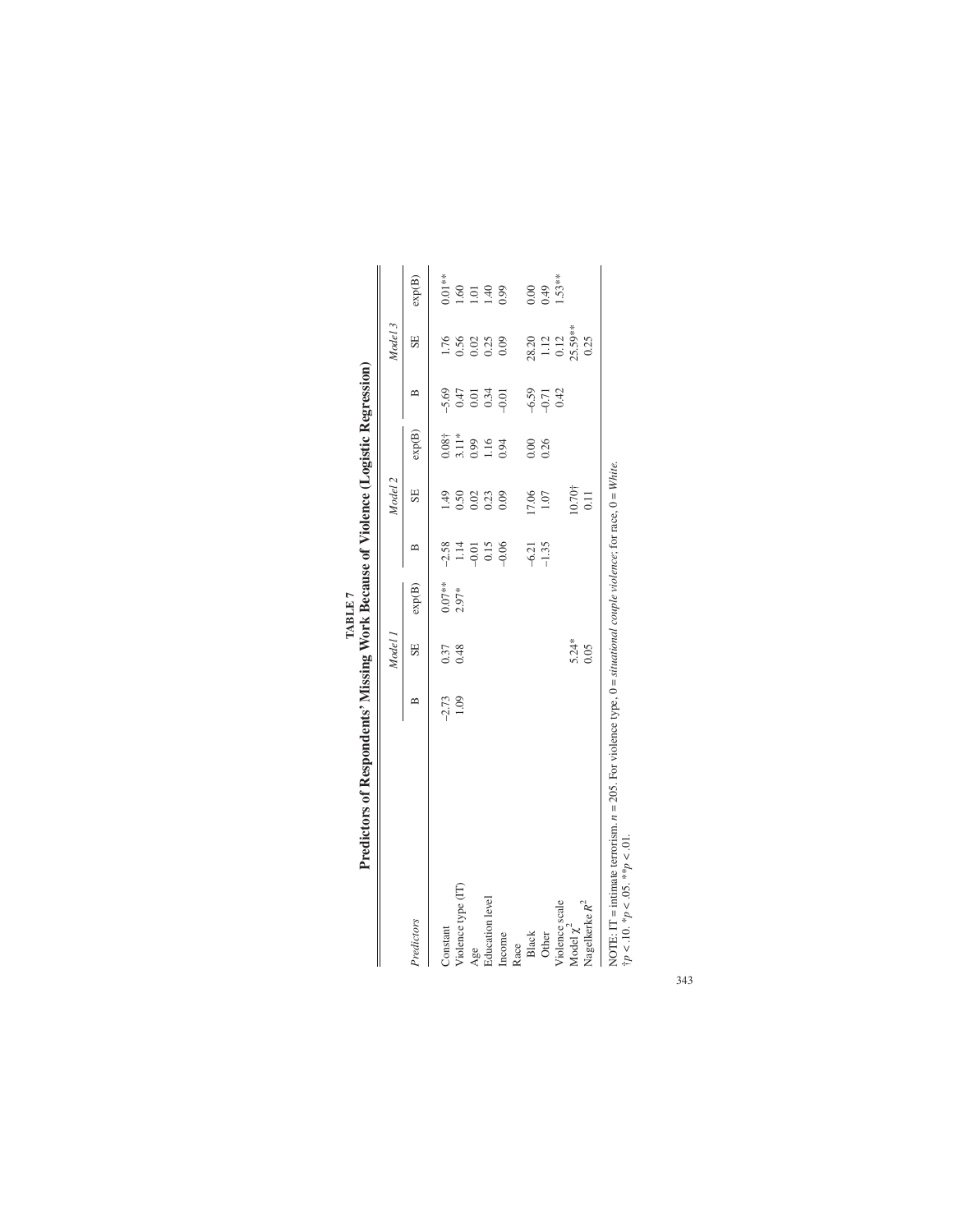Results of a hierarchical OLS regression indicate that experiencing intimate terrorism was significantly related to the number of times the woman left the violent partner (see Table 8).

Although the effect of experiencing intimate terrorism decreased when Violence Scale scores were considered, it remained marginally significant. The interaction between intimate terrorism and the Violence Scale was not statistically significant  $(t = 1.59, p = .11)$ .

Finally, we can ask where women who leave violent relationships seek help but, once again, only for the most recent time she left. Table 9 shows that although friends and relatives are the most common destinations for both types of victims, victims of intimate terrorism are more likely to acquire their own residence (suggesting a consideration of permanent separation) or to go to locations that are safe, either because of security (safe houses) or perhaps secrecy (hotels). Overall, these data provide reasonable support for Hypothesis 5.

# **CONCLUSION**

The general pattern of the data presented above is clear. The consequences for women who experience intimate terrorism are different from those for women who experience situational couple violence. Women subjected to intimate terrorism are attacked more frequently and experience violence that is less likely to stop. They are more likely to be injured, to exhibit more of the symptoms of posttraumatic stress syndrome, to use painkillers (perhaps also tranquilizers and antidepressants), and to miss work. Furthermore, they are more likely to leave their husbands, leave them more often, and, when they leave, to seek their own residence or escape to locations that ensure safety.

These findings are not surprising once the distinction between violence embedded in general control over one's partner (intimate terrorism) and violence that erupts in response to more specific forms of conflict (situational couple violence) is made and understood. The partner violence literature, however, consists primarily of studies that make no such distinctions. When a sample (often from survey research) includes primarily situational couple violence mixed with substantially fewer cases of intimate terrorism, the consequences of the violence may not appear to be particularly dramatic. One might be puzzled, for example, by how few women report leaving their batterers. This finding, however, reflects a general problem with this type of sample; there may actually be very few batterers among the violent men.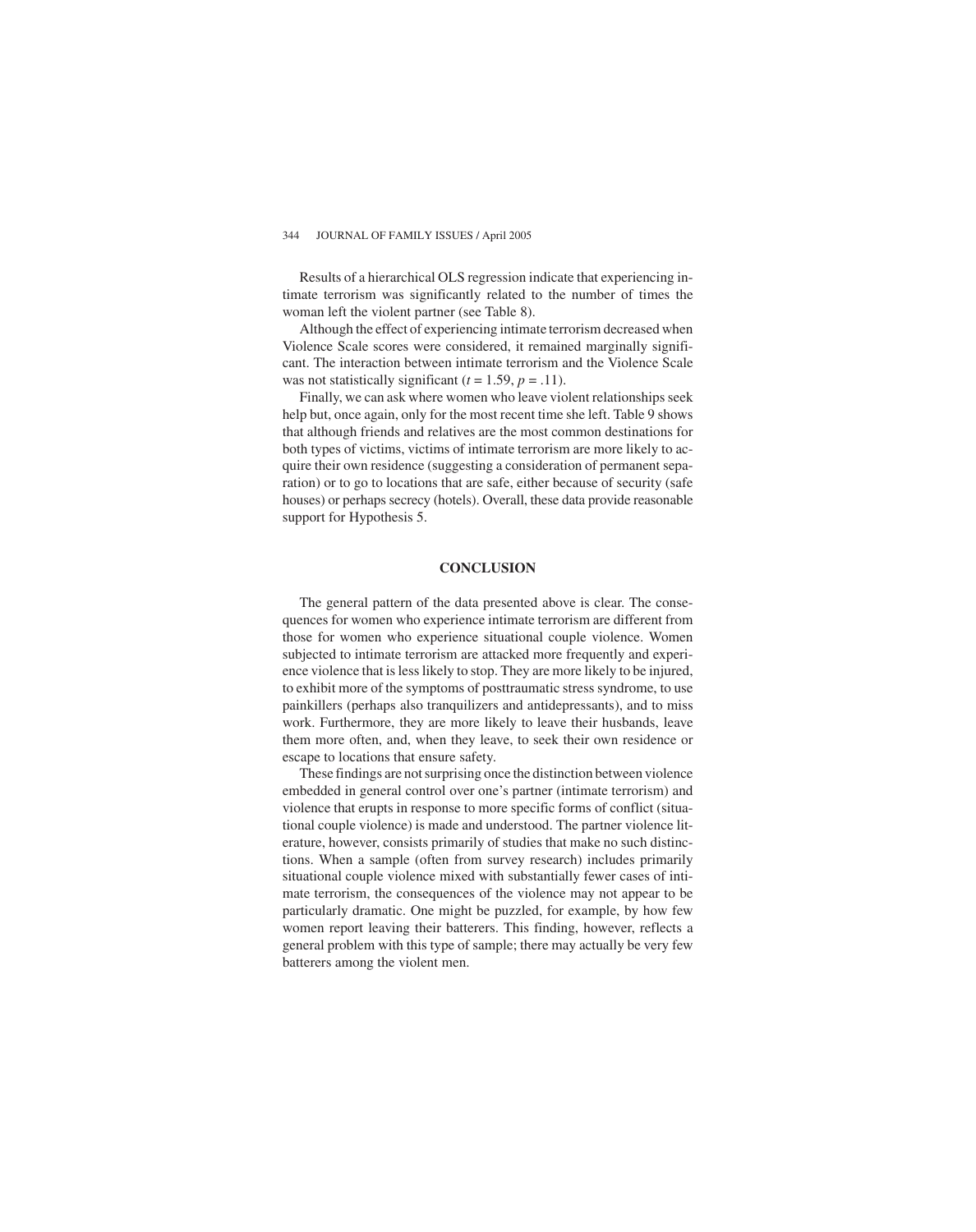|                                                                                                                                                   |      | Model 1    |           |                                                     | Model 2                       |                               |                            | Model 3                                                          |                                 |
|---------------------------------------------------------------------------------------------------------------------------------------------------|------|------------|-----------|-----------------------------------------------------|-------------------------------|-------------------------------|----------------------------|------------------------------------------------------------------|---------------------------------|
| Predictors                                                                                                                                        |      | ∞          |           |                                                     |                               |                               | $\circ$                    | $\circ$                                                          |                                 |
| Constant                                                                                                                                          | 0.41 |            | $2.29*$   | 2.05                                                |                               |                               | 0.21                       |                                                                  |                                 |
| Violence type (IT)                                                                                                                                | 0.96 | 0.22       | $3.21***$ | 0.90                                                | 0.21                          | $2.35**$<br>2.96**            | 0.58                       |                                                                  |                                 |
| Age                                                                                                                                               |      |            |           |                                                     |                               |                               | $-0.00$                    |                                                                  |                                 |
| Education level                                                                                                                                   |      |            |           | $\begin{array}{c} 0.01 \\ 0.19 \\ 0.04 \end{array}$ | $-0.05$<br>$-0.10$<br>$-0.05$ | $-0.71$<br>$-1.39$<br>$-0.73$ | $-0.07$                    | $\begin{array}{c} 13 \\ 0.8 \\ 0.9 \\ 9.0 \\ \hline \end{array}$ | $0.22$<br>1.94†<br>1.95<br>9.99 |
| Income                                                                                                                                            |      |            |           |                                                     |                               |                               | $-0.02$                    |                                                                  |                                 |
| Race                                                                                                                                              |      |            |           |                                                     |                               |                               |                            |                                                                  |                                 |
| <b>Black</b>                                                                                                                                      |      |            |           |                                                     |                               |                               |                            |                                                                  |                                 |
| Other                                                                                                                                             |      |            |           | 6,49                                                | 0.07                          | $-1.36$                       | $0.54$<br>$0.11$<br>$0.30$ | 86<br>988<br>9985                                                | $-0.91$<br>$-0.25$<br>$4.18***$ |
| Violence scale                                                                                                                                    |      |            |           |                                                     |                               |                               |                            |                                                                  |                                 |
|                                                                                                                                                   |      | 0.05       |           |                                                     | 0.08                          |                               |                            |                                                                  |                                 |
|                                                                                                                                                   |      | $10.28***$ |           |                                                     | $2.66*$                       |                               |                            | $4.97**$                                                         |                                 |
|                                                                                                                                                   |      |            |           |                                                     | 1.13                          |                               |                            | $17.47***$                                                       |                                 |
| NOTE: OLS = Ordinary Least Squares; IT = intimate terrorism. $n = 205$ . For violence type, 0 = situational couple violence; for race, 0 = White. |      |            |           |                                                     |                               |                               |                            |                                                                  |                                 |

|  | <b>TADID</b> O | ī<br>j<br>I voli *<br>S |
|--|----------------|-------------------------|
|--|----------------|-------------------------|

NOTE:  $\text{OLS} = \text{Ot}$  and  $\text{V}$  reason if  $p < .0.5$ .  $\text{**}$   $p < .01$ . †*p* < .10. \**p* < .05. \*\**p* < .01.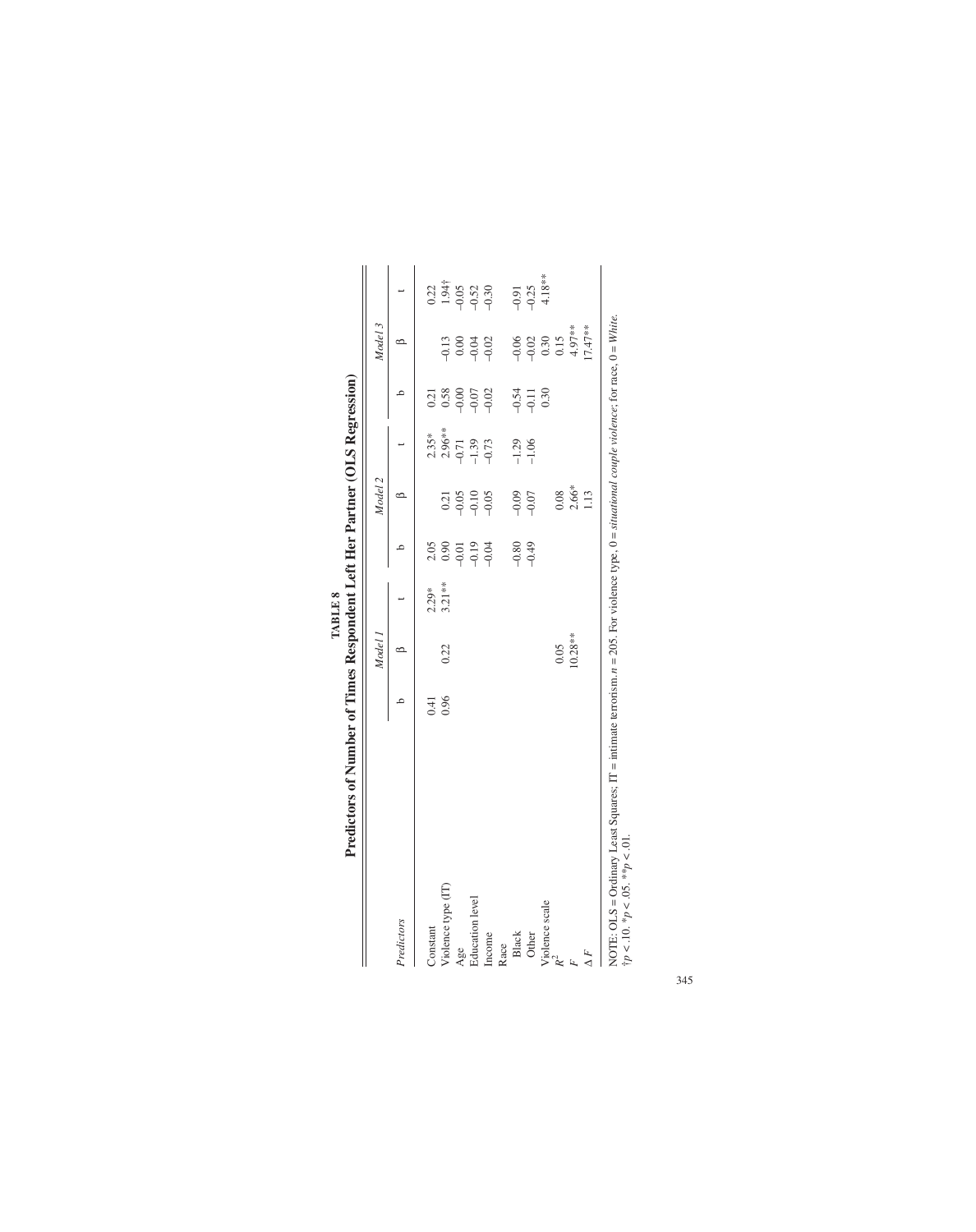|                                                 | $\cdots$ and $\cdots$ and $\cdots$ and $\cdots$ and $\cdots$ and $\cdots$ and $\cdots$ and $\cdots$ and $\cdots$ |              |                                |    |  |
|-------------------------------------------------|------------------------------------------------------------------------------------------------------------------|--------------|--------------------------------|----|--|
|                                                 | <i>Violence Type</i>                                                                                             |              |                                |    |  |
|                                                 | <i>Intimate</i><br><b>Terrorism</b>                                                                              |              | Situational<br>Couple Violence |    |  |
| Where Respondent Stayed                         | $\%$                                                                                                             | $\mathsf{n}$ | $\%$                           | n  |  |
| Relative's house                                | 40                                                                                                               | 12           | 70                             | 21 |  |
| With a friend                                   | 10                                                                                                               | 3            | 23                             |    |  |
| Safe house, hotel or motel, got own place       | 37                                                                                                               | 11           | 3                              |    |  |
| He left and she stayed, homeless shelter, other | 13                                                                                                               | 4            | 3                              |    |  |

**TABLE 9 Where Respondent Stayed by Violence Type**

 $\gamma^2 = 17.06$ .  $df = 3$ .  $p < .01$ .

Even in the current analysis, in which our criterion for defining intimate terrorism is a relatively low level of control, for victims of intimate terrorism, the odds of being injured are double those for victims of situational couple violence. Likewise, they score higher on a measure of posttraumatic stress symptomology and leave their husbands more often. To grasp the nature of abuse from survey data rather than from shelters, hospitals, and the courts, it is crucial that we make these distinctions among types of violence. This simple yet significant step will keep us from making generalizations about abuse from data consisting of partner violence that may not meet commonly accepted definitions of abuse.

Just as intimate terrorism and situational couple violence have different outcomes, they probably have different causes and remedies. Only research that attends to these differences can effectively inform social policy, educational efforts, and intervention strategies. For example, because women subjected to intimate terrorism are more likely to suffer psychologically, sustain injuries, and miss work, they are at an increased risk of being unable to achieve and maintain self-sufficiency (Leone, Johnson, Cohan, & Lloyd, 2004). Thus, social policies that temporarily or permanently restrict a woman's income (such as time limits on receipt of temporary aid to needy families) may be especially detrimental to women entrapped in intimate terrorism because they are already at risk for being unable to secure self-sufficiency. These are the very women who are most likely trying to escape from their partner, and social policy needs to contribute to their self-sufficiency, not undermine it.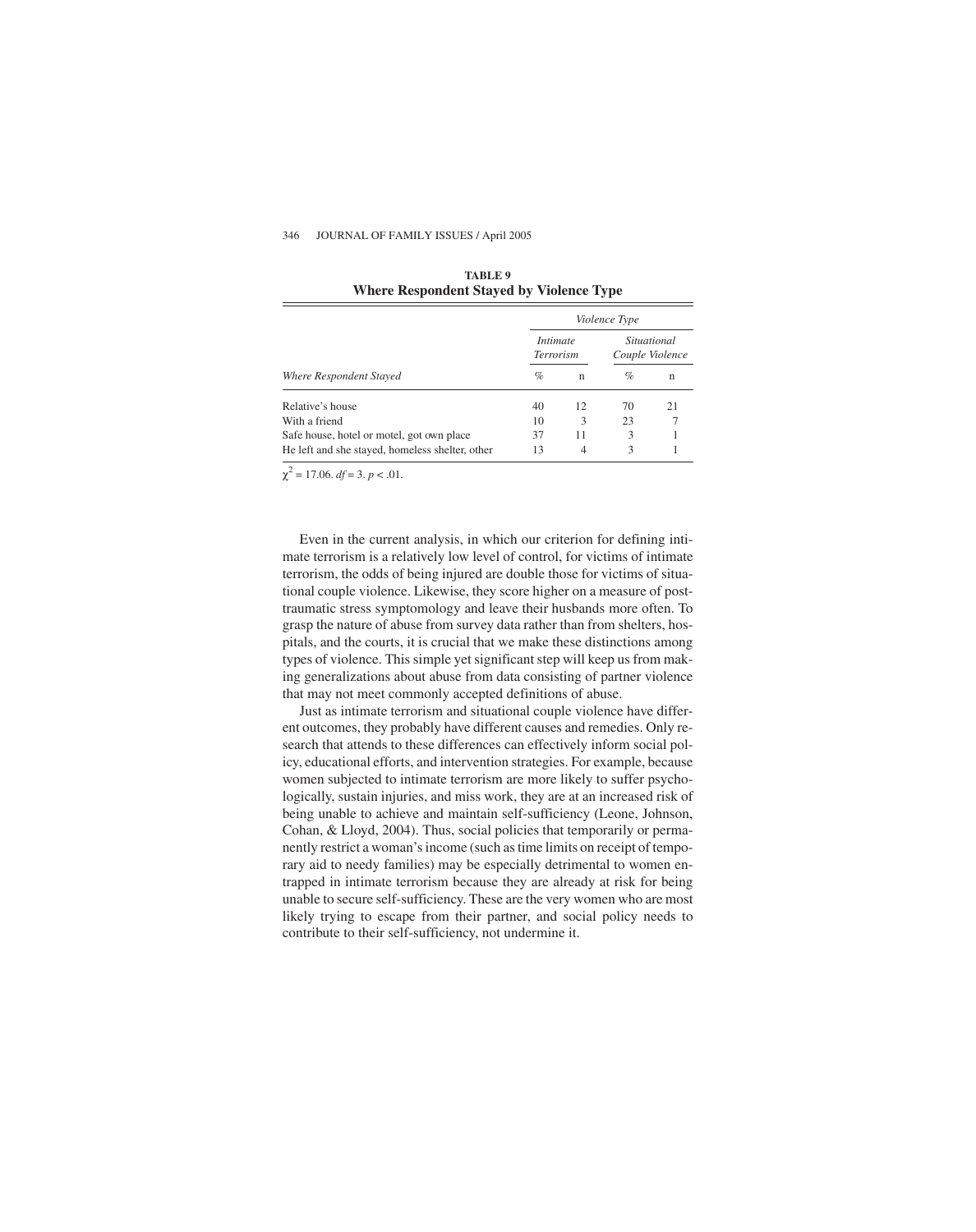In the realm of prevention, educational programs commonly treat partner violence as a unitary phenomenon, referring to it as abuse or battering. In these situations, prevalence statistics that describe abuse are often drawn from survey data that include large numbers of incidents of situational couple violence. The numbers, therefore, greatly exaggerate the prevalence of abuse. Speakers who claim that 50% of American wives experience battering at some point in their marriage undermine their own credibility. We need to provide statistics that are appropriately focused on intimate terrorism. Educational programs that distinguish between types of violence will be better able to present information in the appropriate context, without misrepresenting the nature or prevalence of either intimate terrorism or situational couple violence.

In the realm of direct intervention, programs that do not make distinctions may inadvertently do a disservice to some women. For example, in initial client contacts, shelter personnel typically focus on the pattern of power and control involved in intimate terrorism. Women who have experienced situational couple violence that does not fit this pattern may then be less likely to identify their relationship as problematic and may therefore choose not to access services that might have been helpful to them. Screening instruments that adequately distinguish between types of violence can help practitioners to identify the underlying nature of the problem and to recommend appropriate interventions. For example, it is common for couples involved in violence to be referred to couples counseling or mediation, a strategy that can be extremely dangerous for women entrapped in intimate terrorism, who risk retaliation if they disclose information about the abuse in front of the abuser. In this situation, couples counseling would be not only inappropriate but dangerous. For couples involved in situational couple violence, however, such counseling might provide useful skills in problem solving, anger management, and conflict resolution.

In general, the current study demonstrates that research on partner violence can be more effective by distinguishing between types of violence. We have shown that situational couple violence and intimate terrorism can be identified and analyzed separately in survey data and that they have different effects on their victims. M. P. Johnson (1999) has shown that both types also can be found in data gathered from agency populations. Thus, it is crucial that researchers make these distinctions in their research and adequately define the nature of the violence they study. We have demonstrated that intimate terrorism and situational couple violence are not the same phenomenon. Scientific research that fails to make this distinction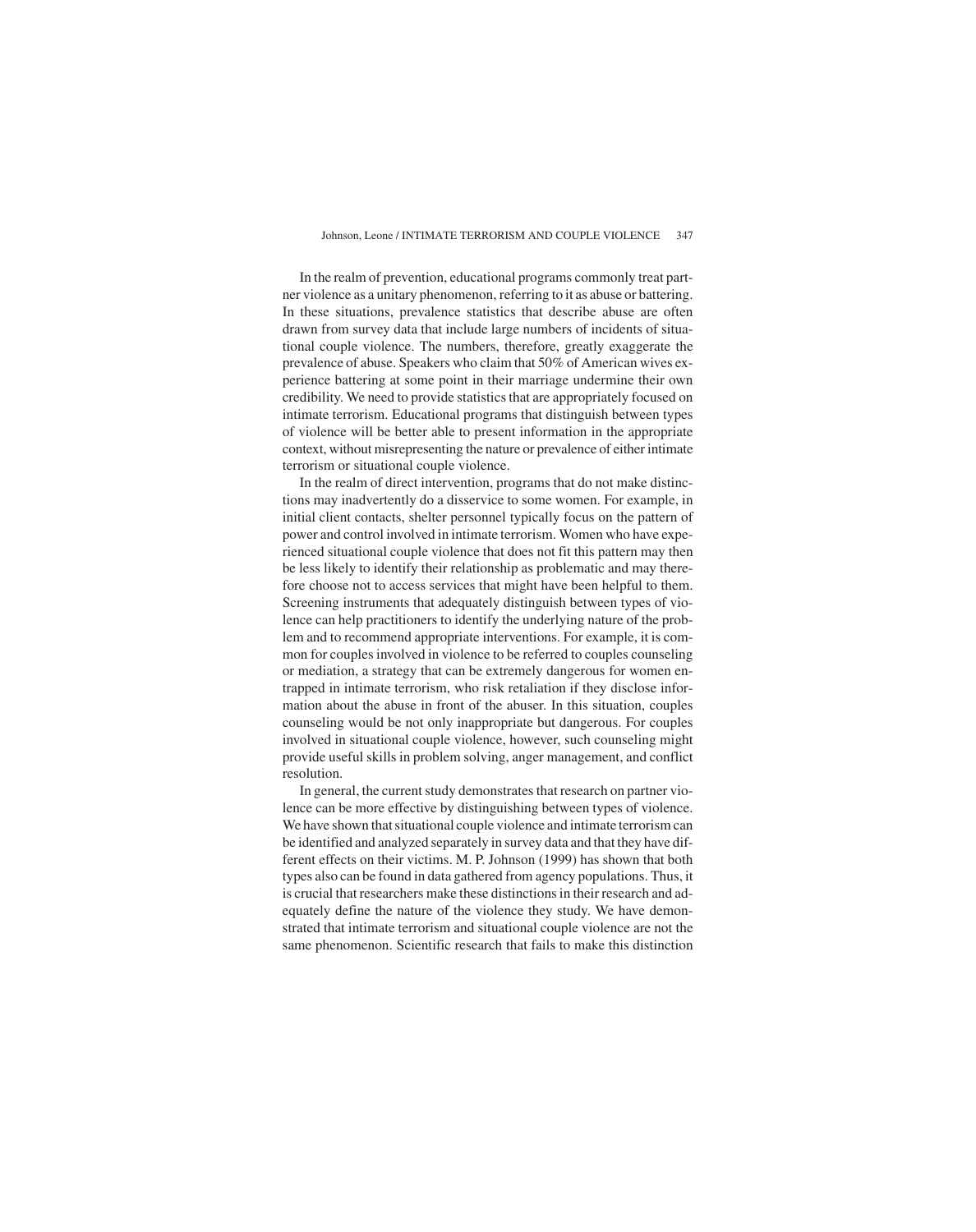risks making inaccurate and potentially dangerous overgeneralizations about partner violence.

# **REFERENCES**

- Bradbury, T., Rogge, R., & Lawrence, E. (2001). Reconsidering the role of conflict in marriage. In A. Booth, A. C. Crouter, & M. Clements (Eds.), *Couples in conflict* (pp. 59-81). Mahwah, NJ: Lawrence Erlbaum.
- Brandwein, R. A. (1998). *Battered women, children, and welfare reform: The ties that bind*. Thousand Oaks, CA: Sage.
- Browne, A., Salomon, A., & Bassuk, S. S. (1999). The impact of recent partner violence on poor women's capacity to maintain work. *Violence Against Women*, *5*, 393-426.
- Campbell, J. C., Rose, L., Kub, J., & Nedd, D. (1998). Voices of strength and resistance: A contextual and longitudinal analysis of women's responses to battering. *Journal of Interpersonal Violence*, *13*, 743-762.
- Dobash, R. E., & Dobash, R. P. (1979). *Violence against wives: A case against patriarchy*. New York: Free Press.
- Ferraro, K. J. (1997). Battered women: Strategies for survival. In A. Carderelli (Ed.), *Violence among intimate partners: Patterns, causes and effects* (pp. 124-140). New York: Macmillan.
- Frieze, I. H., & Browne, A. (1989). Violence in marriage. In L. Ohlin & M. Tonry (Eds.), *Family violence* (pp. 163-218). Chicago: University of Chicago Press.
- Gelles, R. J., & Straus, M. A. (1988). *Intimate violence: The causes and consequences of abuse in the American family*. New York: Simon & Schuster.
- Giles-Sims, J. (1998). The aftermath of partner violence. In J. L. Jasinski & L. M. Williams (Eds.), *Partner violence: A comprehensive review of 20 years of research* (pp. 44-72). Thousand Oaks, CA: Sage.
- Holtzworth-Munroe, A., Smutzler, N., & Sandin, E. (1997). A brief review of the research on husband violence: Part II: The psychological effects of husband violence on battered women and their children. *Aggression and Violent Behavior*, *2*, 179-213.
- Johnson, H. (1996). *Dangerous domains: Violence against women in Canada*. Toronto: Nelson Canada.
- Johnson, M. P. (1995). Patriarchal terrorism and common couple violence: Two forms of violence against women. *Journal of Marriage and the Family*, *57*, 283-294.
- Johnson, M. P. (1999, November).*Two types of violence against women in the American family: Identifying patriarchal terrorism and common couple violence*. Paper presented at the National Council on Family Relations annual meetings, Irvine, CA.
- Johnson, M. P. (2001). Conflict and control: Symmetry and asymmetry in domestic violence. In A. Booth, A. C. Crouter, & M. Clements (Eds.), *Couples in conflict* (pp. 95-104). Mahwah, NJ: Lawrence Erlbaum.
- Johnson, M. P., & Ferraro, K. J. (2000). Research on domestic violence in the 1990s: Making distinctions. *Journal of Marriage and the Family*, *62*, 948-963.
- Kirkwood, C. (1993). *Leaving abusive partners: From the scars of survival to the wisdom for change*. Newbury Park, CA: Sage.
- Leone, J. M., Johnson, M. P., Cohan, C. M., & Lloyd, S. (2004). Consequences of male partner violence for low-income minority women. *Journal of Marriage and Family, 66*, 471- 489*.*